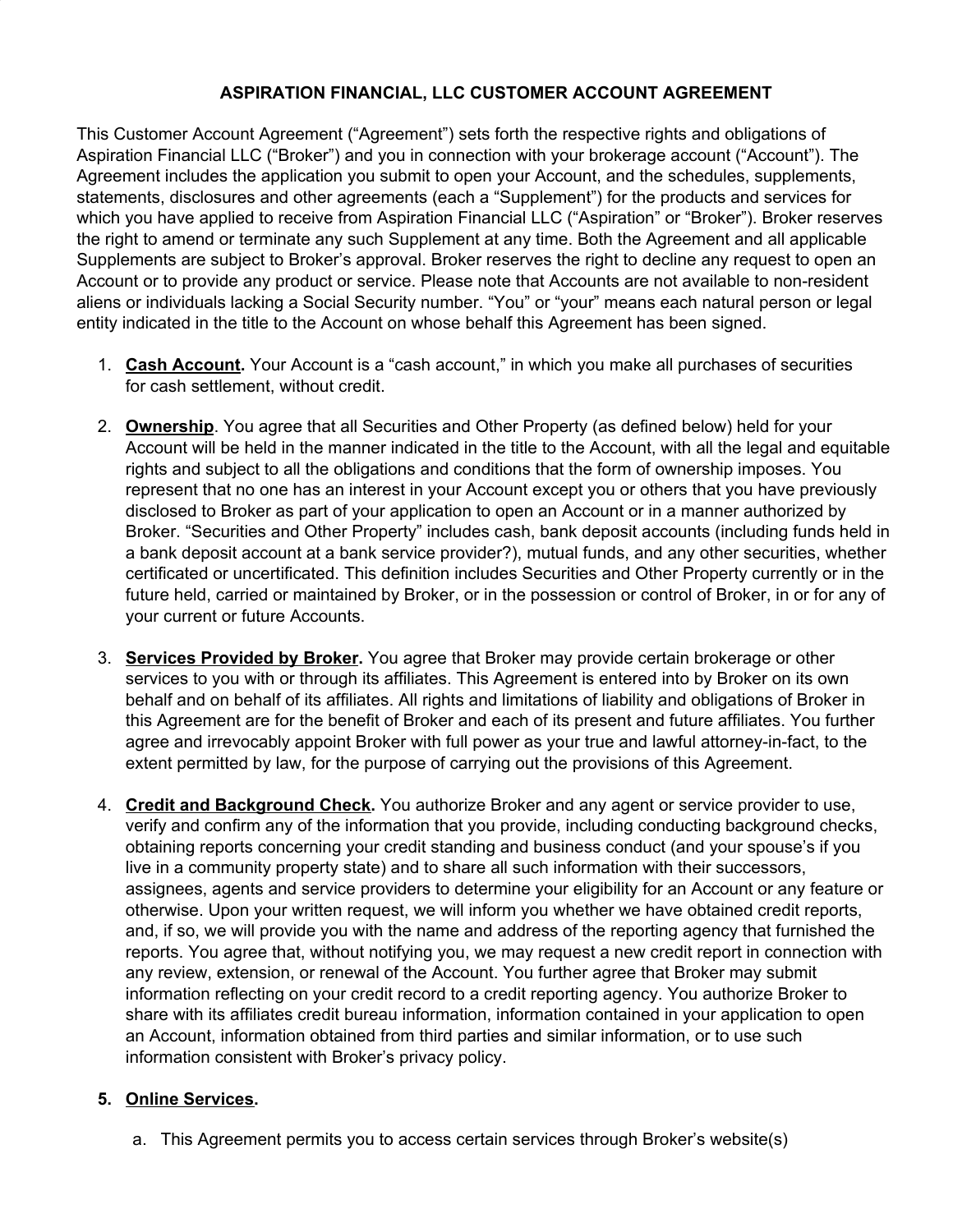("Online Services"). (You may also be eligible to use certain mobile services offered by Broker. Those services are governed by a Mobile Services Addendum, which supplements this Agreement.)

b. You acknowledge and agree that Broker may monitor and record your use of its website and any communications between Broker and you that occur over the Internet or any other network,

including telephone, cable and wireless networks, and that it may use the resulting information for internal purposes or as may be required by Applicable Law as defined below. Any such monitoring and recording will be carried out consistent with Broker's privacy policy.

- c. Broker is not responsible for any computer virus, problems or malfunctions resulting from a computer virus, or related problems that may be associated with accessing the Internet or the Online Services. We recommend that you routinely update your virus software, apply all security patches for your operating system and install a firewall on your access device. We are not responsible for any errors or failures resulting from defects or malfunctions of the software associated with the Online Services. WE MAKE NO WARRANTY, EITHER EXPRESS OR IMPLIED, TO YOU REGARDING YOUR ACCESS DEVICE OR RELATED EQUIPMENT, OR YOUR INTERNET SERVICE PROVIDER OR ITS EQUIPMENT, INCLUDING BUT NOT LIMITED TO, ANY WARRANTY OF MERCHANTABILITY OR FITNESS FOR A PARTICULAR PURPOSE.
- d. You authorize us to follow any instructions entered through the Online Services notwithstanding any dual or multiple signature requirement identified in documentation relating to your Account. You agree and intend that the authorization of transactions through the Online Services shall be considered the same as your written signature in authorizing us to perform any actions relating to the transactions requested. You also agree that use of your password is the agreed security procedure to access the Online Services and that such security procedure is commercially reasonable. You agree to keep your password confidential, to prevent unauthorized access to your Account, and to prevent unauthorized use of the Online Services. You agree not to give your password or make it available to any person or entity who is not authorized to access your Account for the purpose of performing the transactions contemplated by this Agreement or who intends or may use the Online Services for the purpose of accessing and compiling account data for such person's or entity's own commercial gain. You should change your password frequently. You understand that for security purposes, Broker may require you to periodically change your password used to access your Account. You are responsible for all transactions you initiate or authorize using the Online Services. If you allow any other person to use your password or the Online Services, you will have authorized that person to access your Account and you are responsible for all transactions that person initiates or authorizes in connection with your Account. Tell us AT ONCE if you believe that your password has been lost or stolen or that a Service Account has been or may be accessed without your authorization. You agree to take any reasonable actions requested by us to prevent unauthorized transactions to your Account. Notwithstanding anything to the contrary in this Agreement, you will be liable for any unauthorized use of the Online Services in these instances unless otherwise provided by Applicable Law or this Agreement, including any Supplements.
- e. In addition to protecting your password and other Account information, you should also take precautions to protect your personal identification information, such as your driver's license, Social Security number, etc. This information by itself or together with other Account information may allow unauthorized access to your Account. It is your responsibility to treat personal information with the same level of care as your Account information. You also are responsible for protecting and securing all information and data stored on your access device's hard drive or similar storage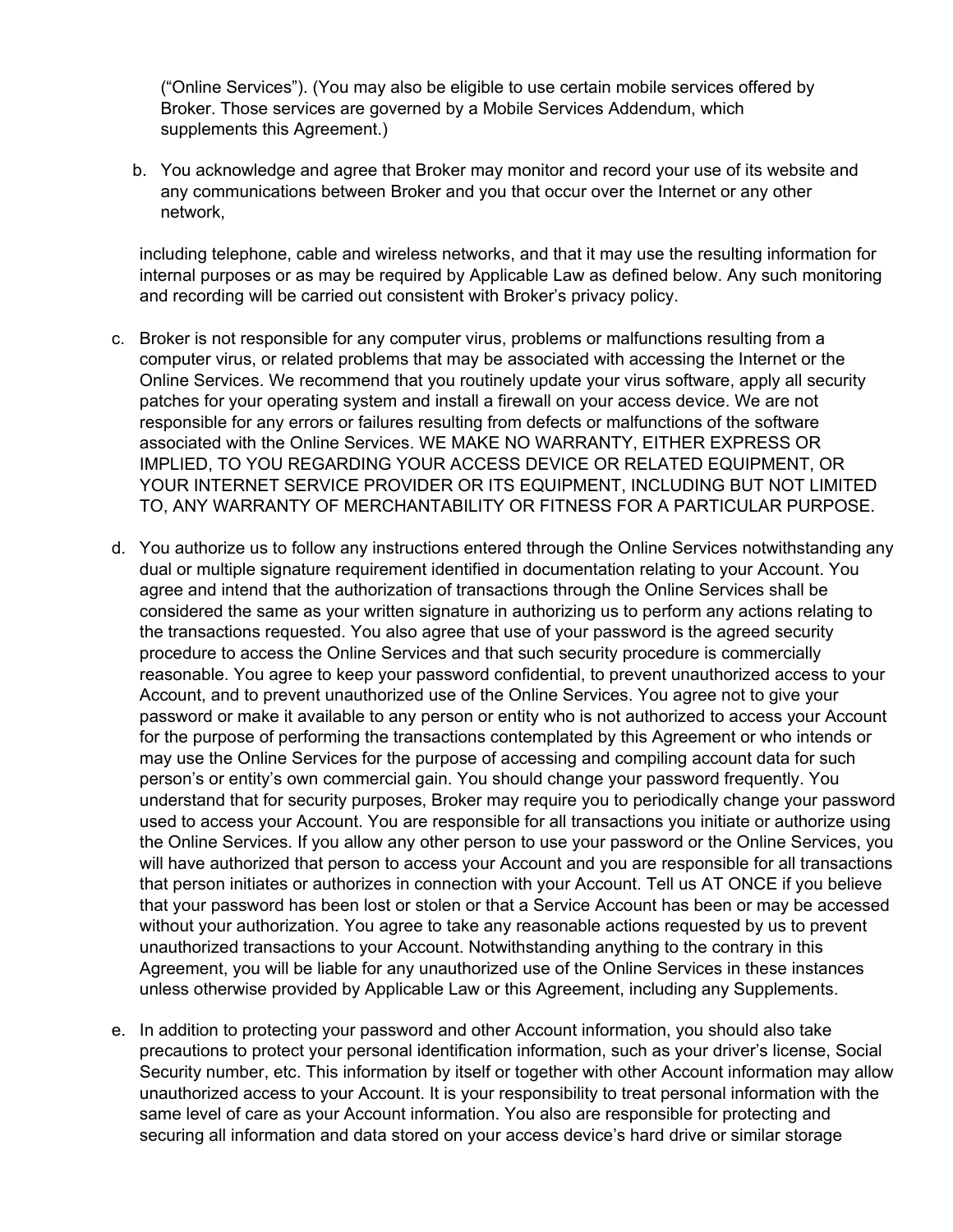system.

- 6. **Transfer of Assets into Account.** You agree that all Securities and Other Property deposited in your Account will be in Good Deliverable Form, unless Broker otherwise approves. "Good Deliverable Form" means freely transferable, properly endorsed, registered and fully negotiable. You agree to give Broker timely information relating to any restrictions on the transfer of any Securities and Other Property. You further agree to timely satisfy all legal transfer requirements and to furnish all necessary documents before and after Securities and Other Property are transferred.
- 7. **Rule 144 or 145(d) Restricted or Control Securities**. You may not sell or transfer through your Account: (a) any securities subject to Rule 144 or 145(d) under the Securities Act of 1933, or (b) any securities that are restricted securities as defined in Rule 144 or control securities within the meaning of Rule 144, or (c) any securities that may not be freely saleable or deliverable under any other law or rule relating to restricted or control securities or otherwise, or (d) securities that may otherwise be contractually restricted from delivery or sale. You may not sell securities if you control, are controlled by or are under common control with the issuer of the securities. See also Section 36(c), below.

## *8.* **Aspiration Sweep Program.**

a. Broker offers a Sweep Program through which it automatically invests, or "sweeps", Free Credit Balances in your Account into an available investment option. Free Credit Balances occur when you deposit funds in your Account, sell securities, and upon receipt of dividend and interest payments. Credit balances that are needed to satisfy a settling transaction are not "free" and are not available to be swept to a Sweep Option.

Currently, the only Sweep Option offered by Broker is the Aspiration Insured Bank Deposit Program (the "Bank Deposit Program"), through which Free Credit Balances are swept into one or more banks whose deposits are insured by the Federal Deposit Insurance Corporation ("FDIC"). The Bank Deposit Program is more fully described in the Aspiration Insured Bank Deposit Program Disclosure Statement, which you should carefully review.

- b. Broker will sweep your Free Credit Balances daily (according to a sweep schedule determined by Broker in its discretion) into your Sweep Option. You understand that your Account statements will reflect all investments and withdrawals into and from your Sweep Option. The Account statements are provided in lieu of separate confirmations of each transaction.
- c. If you do not want to participate in the Sweep Program, then you must notify Broker to hold your Free Credit Balance. Broker may not pay interest on some Free Credit Balances.
- d. Broker will provide you advance notice of any change in Sweep Options available under the Sweep Program, as may be required by Applicable Law. Such change may include adding additional Sweep Options or eliminating a Sweep Option. If your Sweep Option is eliminated, you authorize Broker to withdraw cash maintained in the eliminated Sweep Option and to invest or place the proceeds in the replacement Sweep Option, or if no other Sweep Option is available, hold the funds as a Free Credit Balance. You understand that you will be bound by the terms and conditions for the Sweep Option that is associated with your Account.
- e. Broker, its directors, officers, employees and agents will have no liability to you for lost income or otherwise, if Broker or a third party service provider fails to automatically invest Free Credit Balances in accordance with the terms of your Sweep Option.
- f. You authorize Broker to withdraw funds from your Sweep Option as securities needed to settle a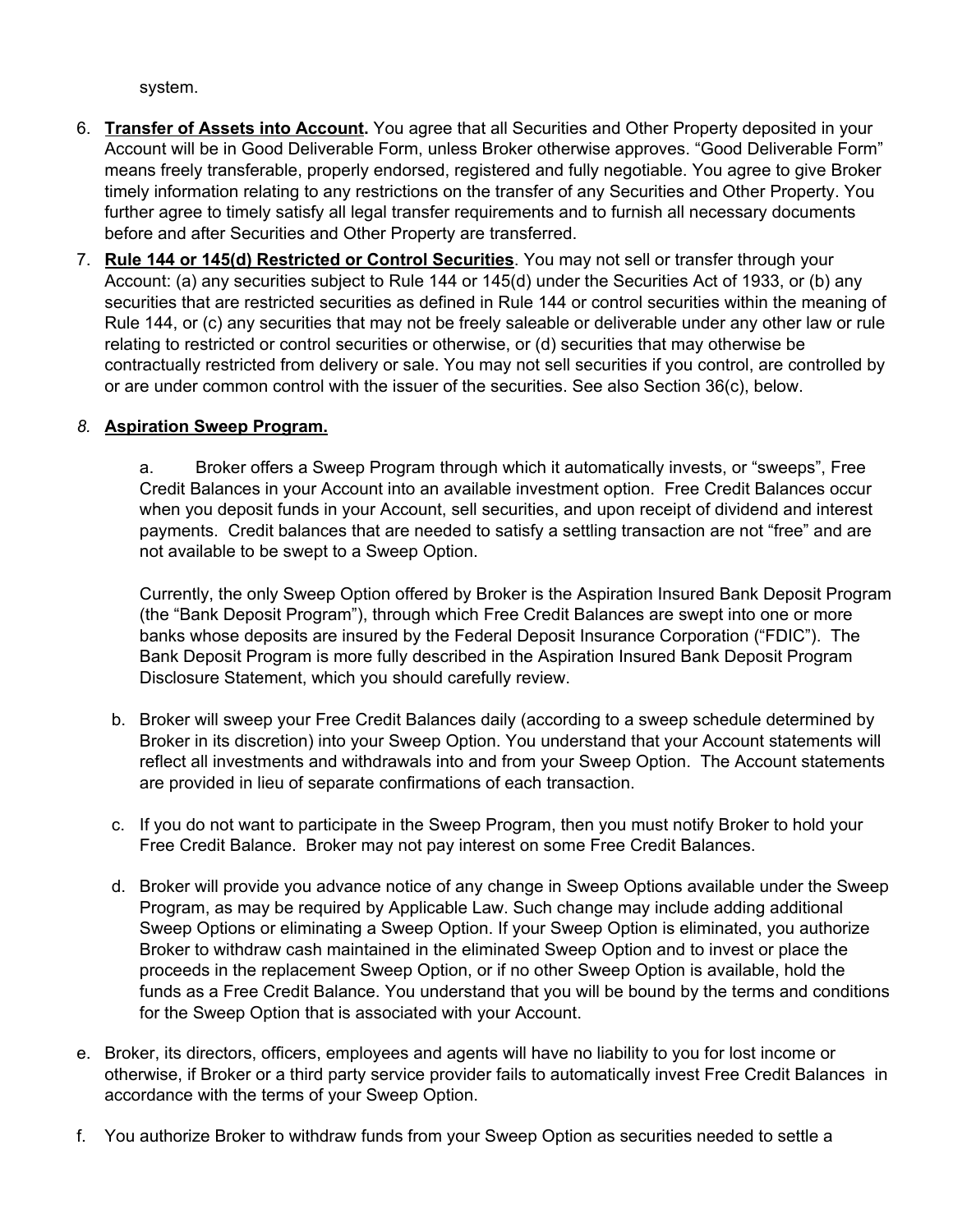transaction or to satisfy any other obligation to Broker or otherwise with respect to any Account with Broker in an amount sufficient to satisfy any such obligation. You: (i) acknowledge that a Sweep Option may have minimum balance requirements, investment and/or other requirements that are established by Broker and are in effect at the time of investment; (ii) acknowledge that these requirements may be based on the amount of cash balances in your Account, the nature of your relationship with Broker and the services or account features you have requested (further information on which is available upon request). You also acknowledge that Broker may, in its sole discretion change the eligibility requirements for a Sweep Option upon notice to you.

- g. The Broker or its affiliates may receive transaction fees in connection with your Sweep Option. No portion of any of these fees will reduce or offset the fees otherwise due to Broker in connection with the Account unless required by law.
- 9. **Checks**. Unlimited, free check writing is available through your Account.
	- a. **Writing a Check**. You can write a check for any amount up to the available balance in your Account. Checks must be written in U.S. dollars. Forms of checks that you purchase from a third party provider are subject to verification as acceptable into the Sweep Program and may be dishonored.
	- b. **Electronic Presentment of Checks**. Your Account may be debited on the day that a check or other transaction is presented (or returned) directly or electronically for payment. Your Account may be charged or a hold placed on funds at an earlier time if notice that a check or other item deposited to your Account is being returned, or if notice is received that your check or electronic payment (e.g., at a point-of-sale) is being processed for collection. Please note: Some merchants may obtain authorizations in advance for point-of-sale transactions in an amount greater than the final transaction amount. You agree that a hold may be placed on sufficient funds to cover the amount of the authorized transaction, pending its final settlement through the system even if that amount exceeds the actual amount of the transaction. This could affect the balance available to cover other transactions.
	- c. **Notations on Checks**. Any legal copy appearing on your checks (such as "Void after 60 days") may be ignored. The decision to pay or not to pay a check is based on funds available in your Account and other factors. It may not be affected by any subsequent deposits to your Account. PLEASE NOTE: As checks you have written are presented for payment during the course of a business day, a hold may be placed on available funds in your Account for the amount of those checks resulting in a reduction in your available Account balance throughout that day. The held funds may be applied against processing of those checks or other transactions later that day. Checks are processed by automated means based on information encoded on the checks. As such, checks may not be physically examined to determine if they are properly signed or completed. You agree that such a process may be relied upon and that it will be deemed an acceptable standard of care on our part.
	- d. **Post-Dated Checks**. A post-dated check is one which bears a date later than the date on which the check is written. You agree not to write post-dated checks. If you do, such check may or may not be paid on the day it is presented. If you write a post-dated check on your Account and intend that the check will not be paid by us until the date written on the check, you must notify us to register it at the time you write the check. In order for your registration notice to be effective, you must call Broker and provide the number, payee, amount and date of the check. You may also send written notice of your post-dated check request to us at the address printed on your Account statement. An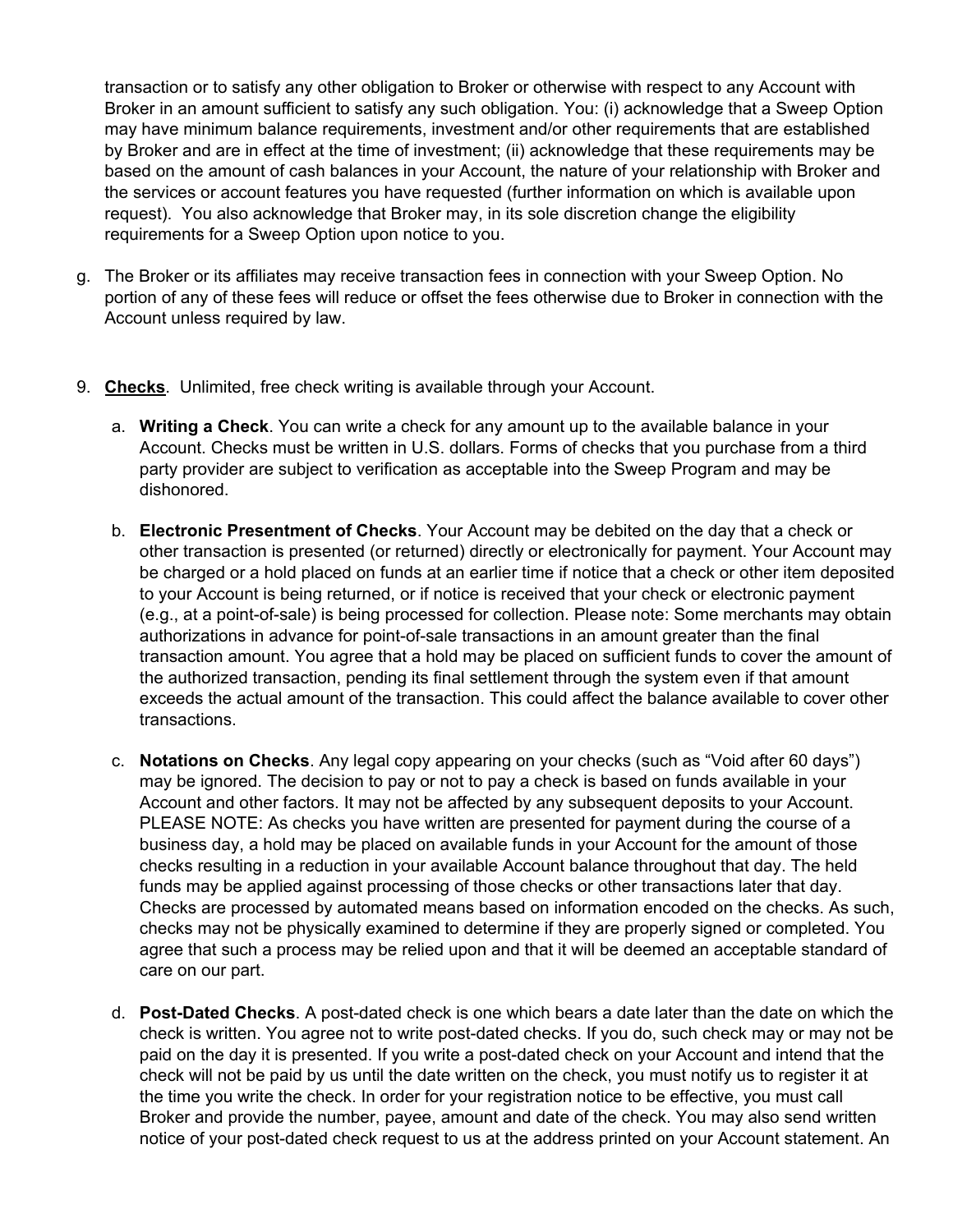oral or written request to register a post-dated check is good for six (6) months and may be renewed for additional six (6) month periods by giving written notice to us within the period during which the original notice is in effect. A post-dated check will be registered only if the notice is received at such a time and in such a manner as to afford us a reasonable opportunity to act on it before the Deposit Bank takes action with respect to the check. A post-dated check that has not been properly registered with us or not registered in a timely manner may be paid. If your Account is re-credited after paying a post-dated check over a valid and timely post-dated check notice, you agree to transfer to us all of your related rights against the payee or other holder of the check, and to assist us in legal action taken against that person.

- e. **Stale-Dated Checks**. You agree that a check which is presented to us for payment more than six months after its date (a "stale-dated" check) may be paid or rejected even if the presentment occurs after the expiration of a stop payment order. The date on checks presented for payment are not necessarily reviewed. You agree that stale dated checks may be honored and no permission is necessary to pay them. To make sure that a check will not be paid, you should place a stop payment order on the check.
- f. **Stop Payment Orders for Checks**. Any signer on the Account can instruct us to stop payment on a check that has not been paid by issuing a stop payment order through Broker's Online Services or by calling Broker. For information about stopping payment on an automatic withdrawal or payment from your Account via the Automated Clearing House ("ACH"), please refer to the Electronic Funds Transfer Disclosures as a supplement to this Agreement. A stop payment order must be received in a time and manner that gives us a reasonable opportunity to act on it before paying, accepting, certifying, cashing or otherwise becoming obligated to pay the item. Payment cannot be stopped on a check that has already been paid or that is in the process of being paid. At the time that you place a stop payment order, a check may have already been paid or is in the process of being paid. Under certain circumstances, the law may allow the party in possession of the check to enforce payment, despite the stop payment order. You agree to indemnify all parties against any claim or loss resulting from honoring your stop payment request. When you place a stop payment on a check, a stop payment fee may apply. When you place a stop payment order on a check and believe that the check may be converted to an electronic transaction (ACH), you should also place a second stop payment as an ACH. There is no fee for the second stop payment.
- g. **Contents of Stop Payment Order**. You will need to accurately provide:
	- i. Your Account number;
	- ii. The date of the check;
	- iii. The check number;
	- iv. The exact amount (dollars and cents) of the check; and
	- v. The payee's name.

Some or all of the information may be used to identify a check. If the information is not exactly correct, the stop payment may not be effective.

h. **Effective Period of Stop Payment Order: Renewal**. A stop payment order on a check will stay in effect for six (6) months from the date we accept the stop payment order, unless you instruct us to cancel it or to renew it, provided that we have not already returned the check. The order may be renewed for additional six (6) month periods. Your instructions to remove or renew a stop payment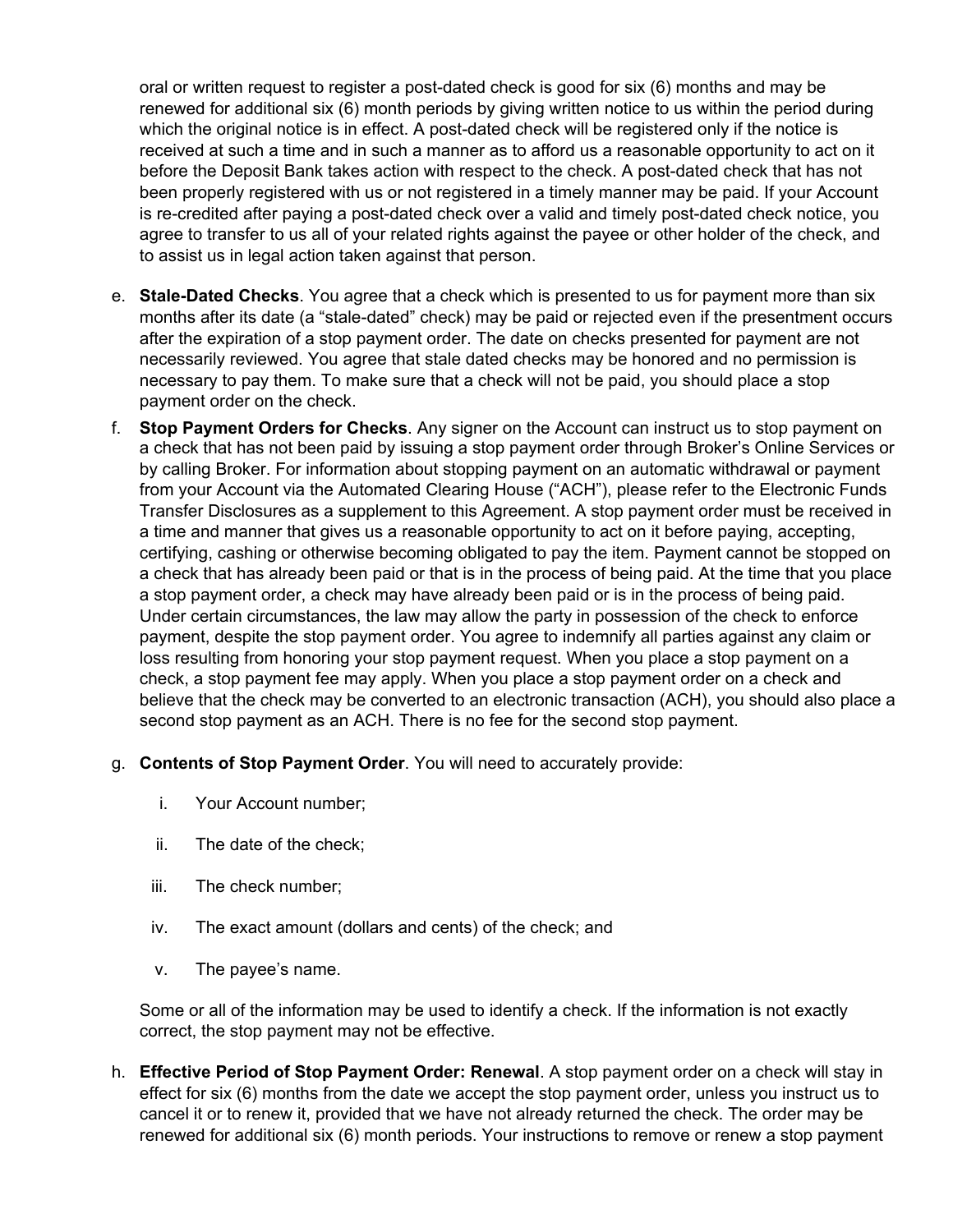order must be received in a time and manner that gives us a reasonable opportunity to act upon it.

- i. **Payment over Valid Stop Payment Order**. If you believe that we have paid a check over a valid stop payment order, you may be required to provide us with evidence of our acceptance of a valid stop payment order and an affidavit describing in detail your loss resulting from the payment of the check; and, if applicable, further describing in detail your dispute with the payee. If it is subsequently determined that you were indebted to the payee for the exact amount of the check or less, you agree that we will have the right to debit your Account for the amount of the indebtedness.
- j. **Replacement Check**. If you write a new check to replace one on which you have placed a stop payment order, be sure it has a different check number and date. It is also helpful if you write the word "replacement" on it so it is not mistaken for the original check.

## **10. Substitute Checks and Your Rights.**

## a. **What Is a Substitute Check?**

- i. To make check processing faster, federal law permits banks to replace original checks with "substitute checks." These checks are similar in size to original checks with a slightly reduced image of the front and back of the original check. The front of a substitute check states: "This is a legal copy of your check. You can use it the same way you would use the original check." You may use a substitute check as proof of payment just like the original check.
- ii. Some or all of the checks that you receive back from us may be substitute checks. This notice describes rights you have when you receive substitute checks from us. The rights in this notice do not apply to original checks or to electronic debits to your account. However, you have rights under other law with respect to those transactions.
- b. What Are My Rights Regarding Substitute Checks?
- i. In certain cases, federal law provides a special procedure that allows you to request a refund for losses you suffer if a substitute check is posted to your account (for example, if you think that we withdrew the wrong amount from your Account or that we withdrew money from your Account more than once for the same check). The losses you may attempt to recover under this procedure may include the amount that was withdrawn from your account and fees that were charged as a result of the withdrawal (for example, bounced check fees).
- ii. The amount of your refund under this procedure is limited to the amount of your loss or the amount of the substitute check, whichever is less. You also are entitled to interest on the amount of your refund. If your loss exceeds the amount of the substitute check, you may be able to recover additional amounts under other law.
- iii. If you use this procedure, you may receive up to \$2,500 of your refund plus interest within 10 business days after we received your claim and the remainder of your refund plus interest not later than 45 calendar days after we received your claim.
- iv. We may reverse the refund (including any interest on the refund) if we later are able to demonstrate that the substitute check was correctly posted to your Account.
- c. **How Do I Make a Claim for a Refund?** If you believe that you have suffered a loss relating to a substitute check that you received and that was posted to your Account, please contact us at 800-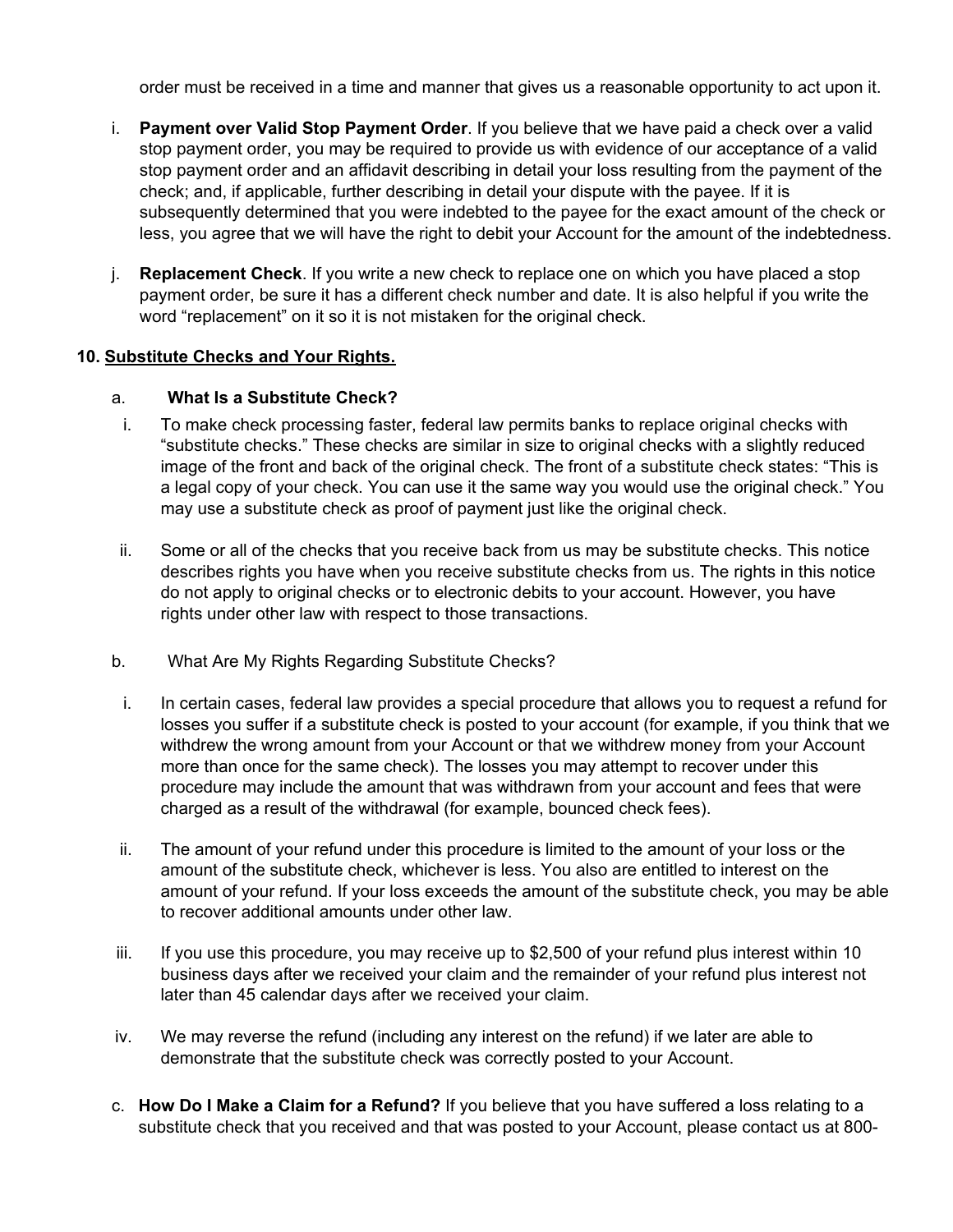683-8529 or in writing to 4551 Glencoe Avenue, Marina Del Rey, CA 90292. You must contact us within 40 calendar days of the date that we mailed (or otherwise delivered by a means to which you agreed) the substitute check in question or the Account statement showing that the substitute check was posted to your Account, whichever is later. We will extend this time period if you were not able to make a timely claim because of extraordinary circumstances. Your claim must include:

- i. A description of why you have suffered a loss (for example, you think the amount withdrawn was incorrect);
- ii. An estimate of the amount of your loss;
- iii. An explanation of why the substitute check you received is insufficient to confirm that you suffered a loss; and
- iv. A copy of the substitute check and the following information to help us identify the substitute check:
	- A. Amount of your loss;
	- B. Explanation as to why the original check is needed to determine the validity of the amount charged to your Account;
	- C. Check number;
	- D. Came of the person to whom you wrote the check;
	- E. Amount of the check.

### **11. Deposits.**

- a. Deposits to your Account may only be made in U.S. dollars, by electronic funds transfer ("EFT"), including ACH transactions, or, in our sole discretion, by wire transfers. All deposits will be deemed made only when they are received. See the Funds Availability Policy supplement to this Agreement for further information. Deposits made by ACH are subject to the NACHA Operating Rules (collectively, the "ACH Rules"). Before final settlement of any deposit, we act only as your agent, regardless of the form of endorsement or lack of endorsement on the item. the right to refuse, return or limit any deposit you make to your Account is reserved and maximum dollar limits for Account principal balances and Account transactions may be established or enforced in our sole discretion. Subject to the limitations in this agreement, you may choose to make deposits into your Account at any time.
- b. **Endorsements**. You warrant that all endorsements for any item you present for deposit are genuine. Missing endorsements for any item accepted for deposit may be supplemented. Checks that are not properly endorsed or that are not made payable either to Broker or to you will be returned. Each owner of a joint account authorizes each other owner of the joint account to endorse any item payable to any one, some, or all of you or your order for deposit to your joint account. To ensure that your check is processed without delay, you must endorse it (sign it on the back) within 1 and 1/2 inches of the trailing edge of the check. The trailing edge is the left side of the check (when looking at it from the front). You agree to indemnify us and hold us harmless from and against, and reimburse us for, any loss we incur because of your endorsement or any other information on the reverse side of your check caused our endorsement on the check to be illegible and delayed the processing of the check. The preceding indemnification will survive termination of your Account(s).
- c. **Restrictive Legends or Endorsements**. The automated processing of the large volume of checks we receive prevents us from inspecting or looking for restrictive legends, restrictive endorsements or other special instructions on every check. Examples of restrictive legends are "must be presented within 90 days" or "not valid for more than \$1,000.00." The payee's signature accompanied by the words "for deposit only" is an example of a restrictive endorsement. For this reason, we are not required to honor any restrictive legend or endorsement or other special instruction placed on checks you write unless we have agreed in writing to the restriction or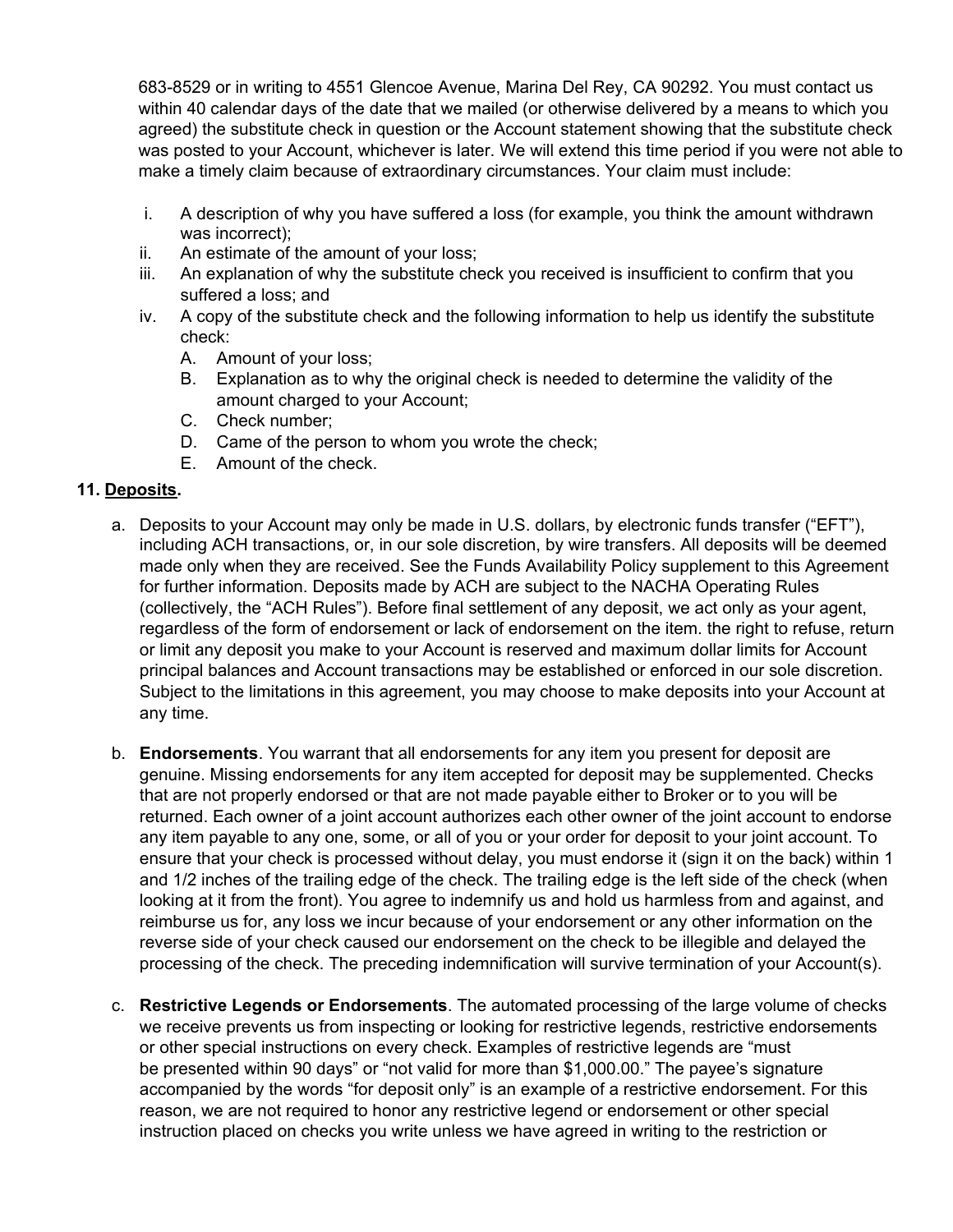instruction. Unless we have agreed in writing, we are not responsible for any losses, claims, damages, or expenses that result from your placement of these restrictions or instructions on your checks.

- d. **Direct Deposits**. You may arrange to have direct deposits that are payable to you (for example, payroll, pension, dividend, Social Security, state or federal benefits or tax refund payments), made to your Account. If, in connection with a governmental direct deposit program, we deposit any amount in your Account that should have been returned to the government for any reason, you authorize us to deduct the amount of our liability to the government from the Account or from any other account you have with us, without prior notice to you, in addition to any other remedy we are entitled to under law to recover from you the amount of our liability to the government. You agree not to initiate any transactions on the Account that would violate the laws of the United States.
- e. **Deposit via Wire Transfer**. If you arrange for a wire transfer to be directed to the Account, you are responsible for ensuring that such wire is initiated properly, addressed properly to Broker's bank account and bears appropriate wire instructions in exactly the form required by Broker for identification of you and your Account. You understand that any erroneous, mismatched or incomplete identifying information on an incoming wire transfer may result in such wire being rejected, lost, posted to an incorrect Account or returned to the originating bank without notice to you.
- f. **Reconstructing Lost, Missing or Destroyed Deposits**. When you cash or deposit a check or other item with us, we act as your agent to collect the item. You assume the risk of loss for deposited items that are lost, missing, or destroyed during the processing and collection of the item(s). We may reverse any credit given and any interest earned or accrued for such a deposited item, and we may recover the amount of any funds disbursed for any such cashed item from any Account you maintain with us. You agree to cooperate fully with us to reconstruct such a deposited item by promptly:
	- i. Providing us with a copy of the front and back of the deposited item from your or the issuer's records;
	- ii. Asking the issuer of the item to place a stop payment on it (at our expense) and to issue a replacement item to you (if the deposited item has not been paid); and
	- iii. Reviewing your records and other information to obtain the issuer's identity and any other information about the deposited item.

If you fail to cooperate with us to reconstruct the deposit, we may adjust any credit made to your account for the deposited item.

- g. **Our Right to Refuse Deposits**. We may, at our discretion, refuse to accept funds for deposit to your Account for any reason. We will, to the extent practical, try to facilitate your transaction by the best means available, including sending the item for collection or forwarding the item to the appropriate processing area. Your Account will not be credited until collection or processing is completed.
- 12. **Deposit Reconciliation.** It is our policy to investigate and resolve any deposit discrepancies in the amount of \$1.01 and over. Any errors in calculation will result in a debit or credit to the customer, as applicable. Discrepancies in the amount of \$1.00 or under will not be investigated and the customer's listed deposit amount will stand. Exceptions to this rule occur if the difference involves a cash discrepancy, at which time the deposit will be flagged for follow-up by Broker for the following business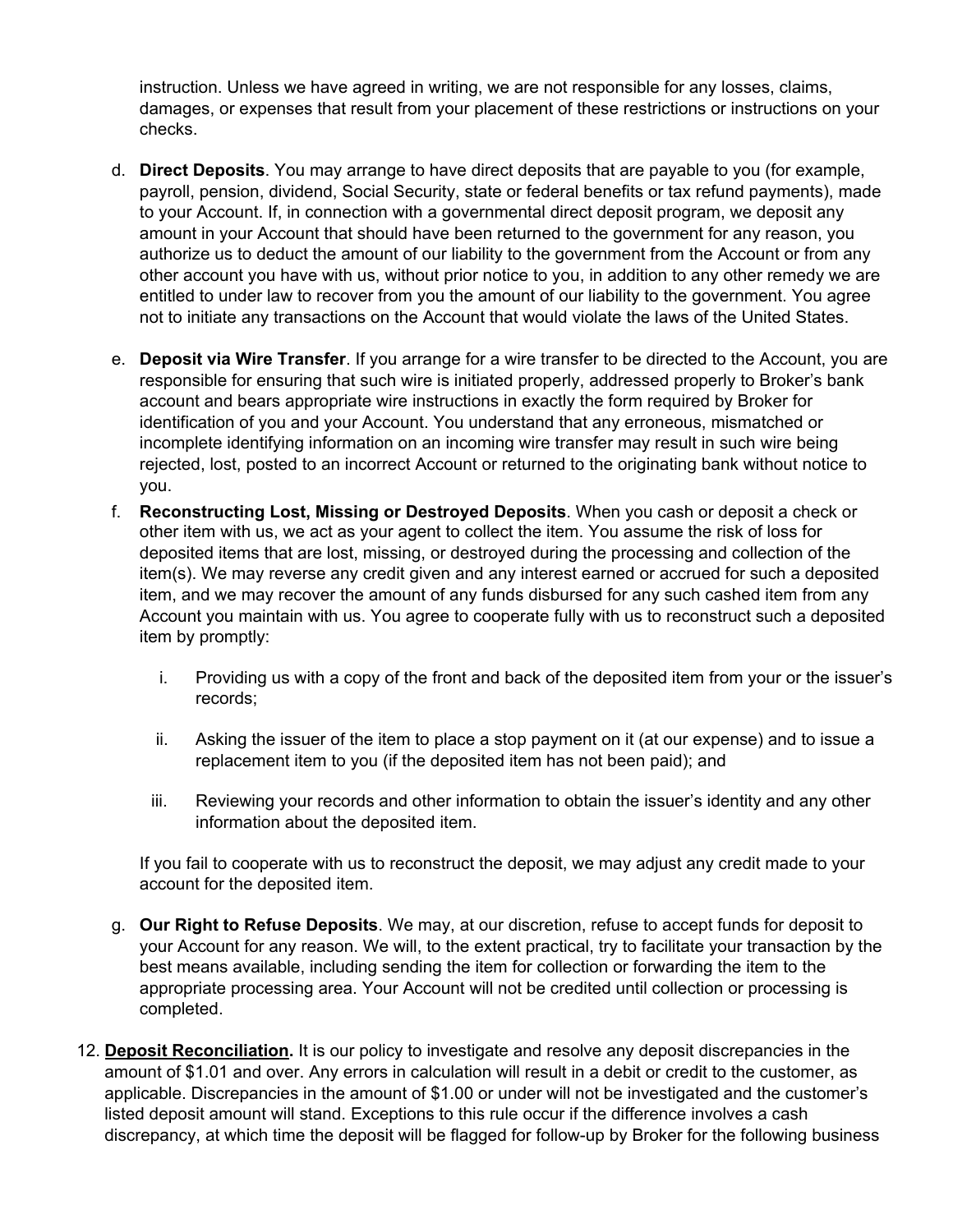day.

- 13. **Withdrawals and Disbursements.** Withdrawals and disbursements may only be made in U.S. dollars, by EFT, including domestic (United States) ACH transactions or in our sole discretion, by wire transfers or by check we issue. This agreement is subject to Article 4A of the Uniform Commercial Code – Funds Transfer as adopted in the state in which you have your account with us.
	- a. **Electronic Funds Transfers**. By sending Broker an EFT request (whether by telephone, electronically or in writing), you authorize Broker and its bank service provider to initiate such EFT on your behalf and to transmit payment instructions to the applicable bank. In our sole discretion, we may agree to accept a faxed or written instruction to initiate an EFT from your Account. We may refuse any withdrawal request that you attempt on forms not approved by us or by any method we do not specifically permit, or that does not include all information we require, or that would exceed any applicable frequency or dollar limits or cause your Account to be overdrawn. We reserve the right to establish (and change) maximum dollar limits for withdrawal transactions from time to time. Electronic funds transfers are normally completed within three business days of your request. Information regarding your liability for EFTs and stop payment procedures for EFTs are more fully set out in the Electronic Funds Transfer Disclosures as a supplement to this Agreement. You should read this document carefully.
	- b. **Wire Disbursements**. By sending Broker a wire disbursement request (whether by telephone, electronically or in writing), you authorize Broker and its bank service provider to initiate such wire transfer disbursement on your behalf and to transmit payment instructions to the applicable bank. You agree that we will not be liable for any loss, liability, cost, or expense for acting upon all such instructions believed to be genuine if we employ reasonable procedures to prevent unauthorized transactions. You agree that this authorization may only be revoked by written notice to us in such time and manner as to afford us a reasonable opportunity to act upon it. When you request a funds transfer, you authorize us to debit your Account for the amount of the transfer and you also authorize us to charge your Account any applicable service fees in accordance with the fee schedule in effect at the time of your request. A copy of the current Fee Schedule is included in the Supplement to this Agreement. If a wire transfer disbursement request is received after 1PM Central Time, your request may be treated as if it were received the next business day. See the Funds Availability Policy supplement to this Agreement. Broker may reject any wire transfer disbursement request. It is your responsibility to ensure that your instructions are accurate before requesting that Broker initiate a wire transfer disbursement. A wire disbursement request cannot be amended or canceled after Broker receives it. Broker, in its discretion, may attempt to abide by a subsequent request for a change, but it is not obligated to do so. Should you provide an incorrect Account number and/or beneficiary institution identifier, you understand that any losses resulting from the funds being credited to the wrong Account will be your responsibility.
	- c. **Reliance by Broker**. Broker will rely on the information you provide in making a funds transfer, including EFT, wire transfers or checks, on your behalf. It is your responsibility to provide Broker with accurate information regarding that transfer, including the account number of the beneficiary of the funds transfer and where applicable, the number (such as "BIC" or "SORT") identifying the beneficiary institution; payment will be processed based on the number(s) provided by you. For international transfers, you may be required at the time you initiate the request to provide Broker with information regarding the currency in which the beneficiary account is maintained. You understand and acknowledge that Broker will rely on this information in executing your request in accordance with the provisions set forth in the "Currency of Transfer" paragraph below.
	- d. **Security Procedures**. When you place an order for a funds transfer, we will follow a security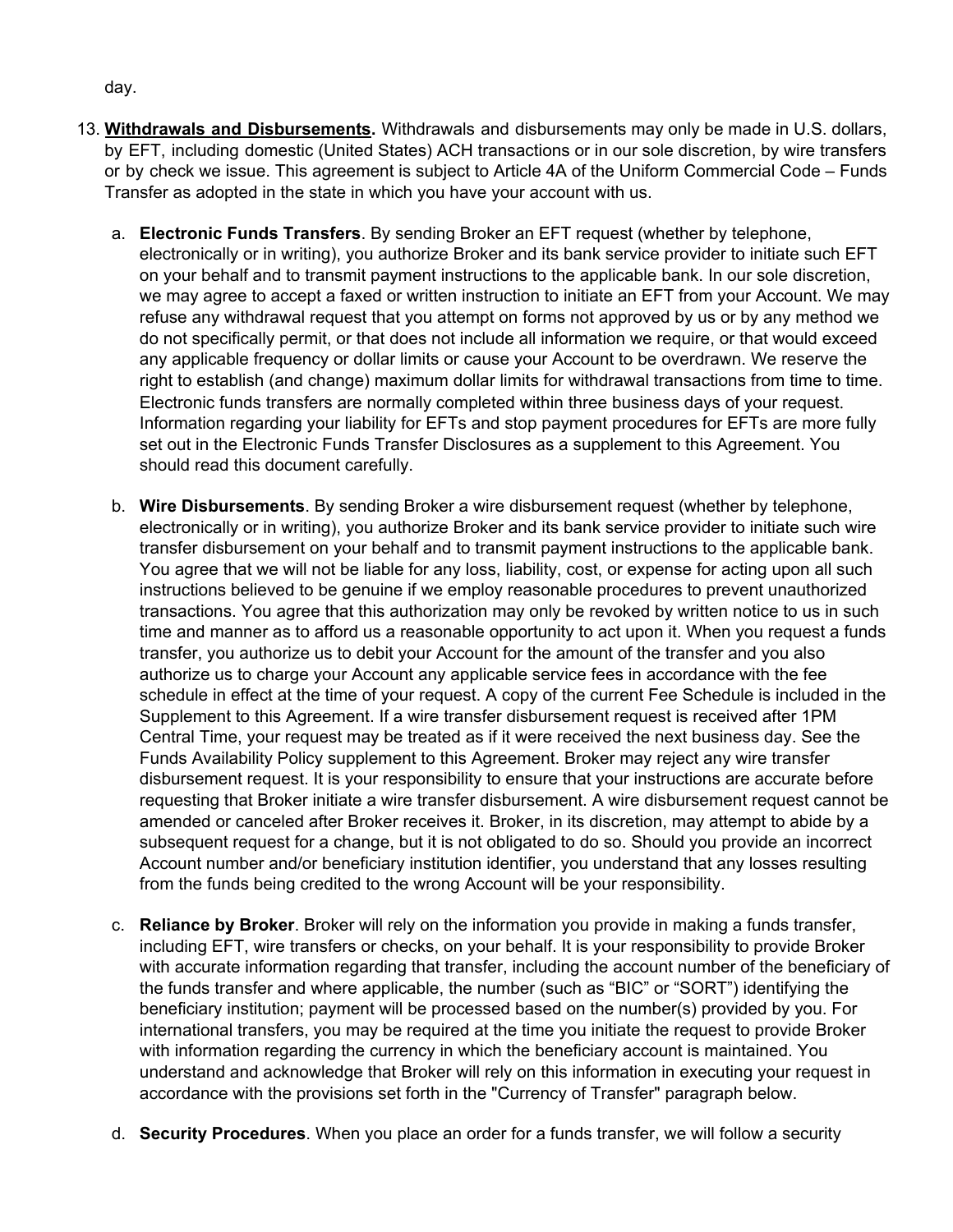procedure established for your protection and ours to verify that the transfer has been properly authorized. You understand that the security procedure is designed only to verify the source of the funds transfer instruction and not to detect errors in the content of that instruction or to prevent duplicate transfers. The procedure depends on the means by which you provide instructions to us. Unless we agree on another security procedure, you agree that we may confirm the authenticity and content of instructions by placing a call to any authorized signer on your account. By placing a transfer order, you agree to our use of the applicable security procedure. You agree to be bound by any funds transfer request that Broker receives and verifies in accordance with the security procedure outlined above.

- e. **Transfer to a Beneficiary Bank**. This Agreement is subject to Article 4A of the Uniform Commercial Code – Fund Transfers as adopted by the state in which you have your Account with us. If you originate a fund transfer and you identify any name and number a beneficiary financial institution, an intermediary financial institution or a beneficiary, we and every receiving or beneficiary financial institution may rely on the identifying number to make payment. We may rely on the number even if it identifies a financial institution, person or account together than the one named. You agree to be bound by National Automated Clearing House Association ("NACHA") rules. These rules provide, among other things, that payments made to you, or originated by you, are provisional until final settlement is made through a Federal Reserve Bank or payment is otherwise made as provided in Article 4A-403(a) of the Uniform Commercial Code. If we do not receive such payment, we are entitled to a refund from you in the amount credited to your Account and the party originating such payment will not be considered to have paid the amount so credited. Credit entries may be made by ACH. If we receive a payment order to credit an Account by wire or ACH, we are not required to give you any notice of the payment order or credit.
- f. **Currency of Transfer**. Funds transfers to beneficiaries within the United States are made only in U.S. dollars. For international transfers, Broker may ask you to indicate the currency in which the beneficiary account is held. If you indicate that the account is held in U.S. dollars, your transfer must be made in U.S. dollars. You understand that Broker has the right to rely on your statement as to the currency of the beneficiary account and that it will not be responsible for any error in the information it provides you concerning the applicable exchange rate and the amount of funds to be received by the beneficiary should your statement be incorrect and a currency conversion occurs after Broker sends your transfer. For transfers in foreign currency, Broker will convert your U.S. dollar payment to the foreign currency selected by you at Broker's exchange rate in effect at that time for similar transactions. The exchange rate includes a commission to Broker for exchanging the currency. Information regarding the applicable exchange rate will be provided to you at the time you initiate the transfer request. In addition, in the case of transfers into your account which are sent in foreign currencies, we will convert the funds into U.S dollars at our current conversion rate. Our conversion rate for both outgoing and incoming foreign fund transfers may include a commission for the conversion service.
- g. **Delays or Non-Execution of Funds Transfers**. We will not be liable for any delay or failure to execute your funds transfer request or delay in making the funds available to the beneficiary due to circumstances beyond the control of Broker or any intermediary or beneficiary bank handling the transfer including, without limitation, any inaccuracy, interruption, delay in transmission, or failure in the means of transmission of your funds transfer request or execution of such request by the bank, whether caused by strikes, power failures, equipment malfunctions, or delays caused by one or more of the institution's fraud screening procedures or compliance procedures for anti-money laundering, economic sanctions or similar laws. You further agree that we may refuse to process or delay processing any request if it would violate any guideline, rule, policy, or regulation of any government authority or funds transfer system.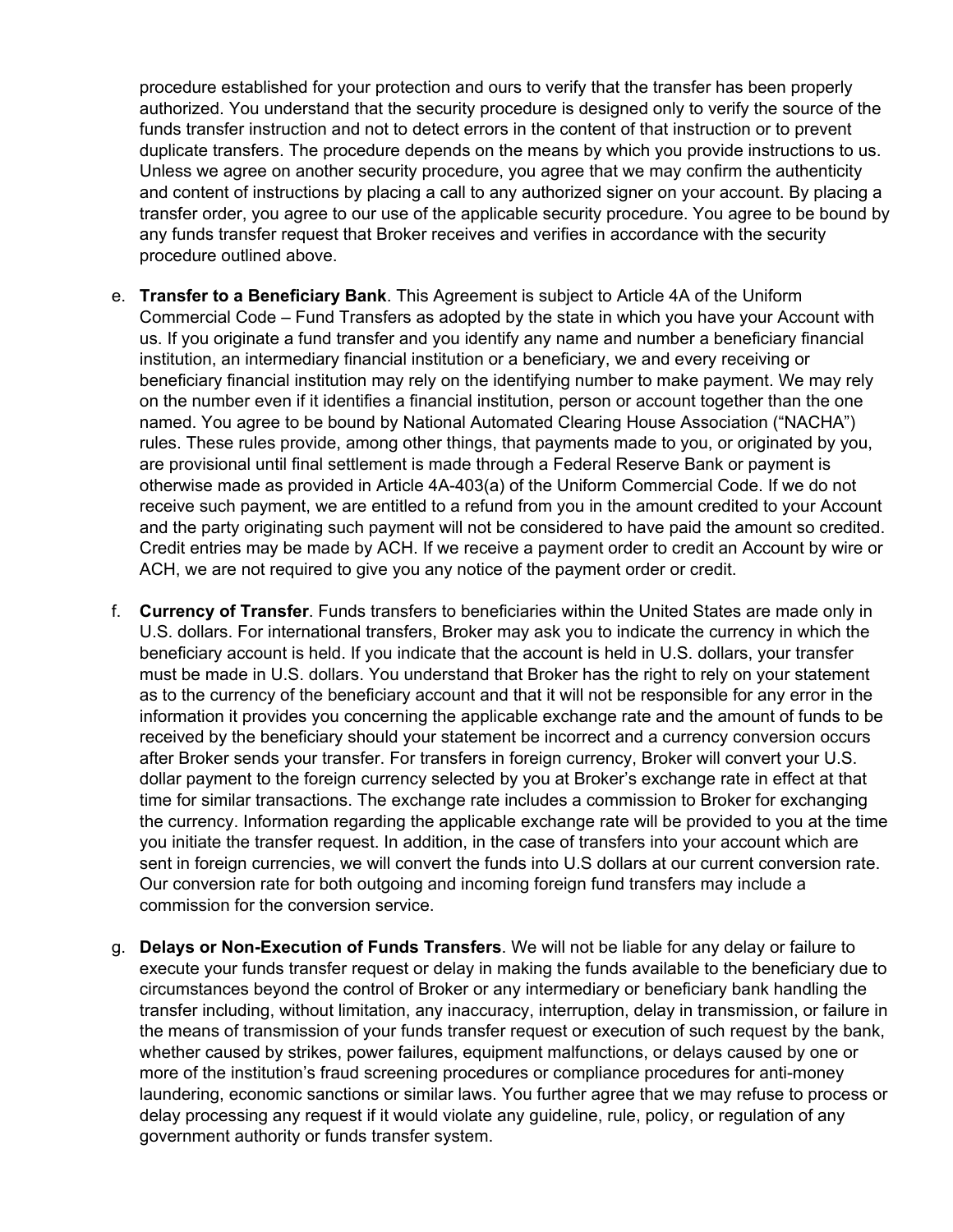- h. **Rejection of a Funds Transfer Request**. We reserve the right to reject your funds transfer request. We may reject your request if you have insufficient available funds in your Account for the amount of the transfer and any applicable transfer fees, if the information you provide in connection with that transfer is incomplete or unclear, if we are unable to confirm the identity or authority of the person requesting the transfer, or if we are unable to fulfill your request for any other reason. In the event we reject your request for a funds transfer, we will notify you at the time you request the transfer or as soon thereafter as we determine to reject the transfer request.
- i. **Insufficient Funds**. You may not make any withdrawal or initiate any disbursement that would exceed the available funds in your Account. Available funds include your cash balance less holds. We will not be liable for dishonoring any withdrawals that would exceed the available funds in your Account. Refer to the Funds Availability Policy supplement to this Agreement for details. If we receive a withdrawal request, automatic transfer, EFT, or other item drawn on your Account and there are insufficient available funds in the Account to pay the item, we will either (a) pay the item and create an overdraft in your Account (we may hold balances in your other accounts that you may have with us until the overdraft is paid) or (b) return the item unpaid. If your Account has insufficient available funds to pay all items presented for payment on a particular day, we may choose to honor withdrawals in the order they are received by us or in any other order we choose (including, for example, according to the dollar amount and/or the type of a withdrawal request), unless the order of payment is specifically mandated by law. If we choose to pay an item or honor a withdrawal request by overdrawing your Account, you agree to immediately reimburse us upon our demand for the amount of the overdraft along with applicable collection fees and/or legal fees.
- j. **Waivers**. If we choose to pay an item or honor a withdrawal request that overdraws your available account balance or otherwise does not conform with the rules and limitations described in this agreement once, we do so at our sole discretion and are not required to do so again. We may treat continued abuse of any stated limitation in this agreement (including continued overdrafts) as the basis for closing or freezing your Account, or we may at our option charge you a fee.
- k. **Overdrawing Your Account.** In the event of insufficient funds to pay all of your items or permit one or more transactions, we may return one or more of your items and/or not allow one or more of the requested transactions, or, in our sole discretion, we may create an overdraft by paying some or all of them. Regardless of the option we choose, we will charge you a fee (or fees) pursuant to the fee schedule in effect at the time of your request. A current Fee Schedule is located in the supplement to this Agreement. An overdraft fee may be assessed when your account is in overdrawn status after transactions post at the end of the day. A returned item fee may be assessed when a check or item is returned unpaid due to insufficient/unavailable funds in your account. Overdraft fees and returned item fees, in any combination, will not be assessed more than four (4) times per day. An overdraft fee may also be charged whenever a transaction, including a service fee or charge, is deducted from your Account and either causes your Account to be overdrawn or increases the amount by which your account is overdrawn. Our payment of any items or allowance of transactions that create overdrafts in no way obligates us to continue that practice at a later time. We may discontinue permitting overdrafts without cause or notice to you. We discourage the practice of overdrawing Accounts.
- l. **Withdrawal Refusals.** In some instances, we may refuse a request for a withdrawal or transfer from an Account. The following list includes, but is not limited to, the most common reasons we might refuse such requests:
	- i. If the funds you wish to withdraw are not yet available; (See the Funds Availability Policy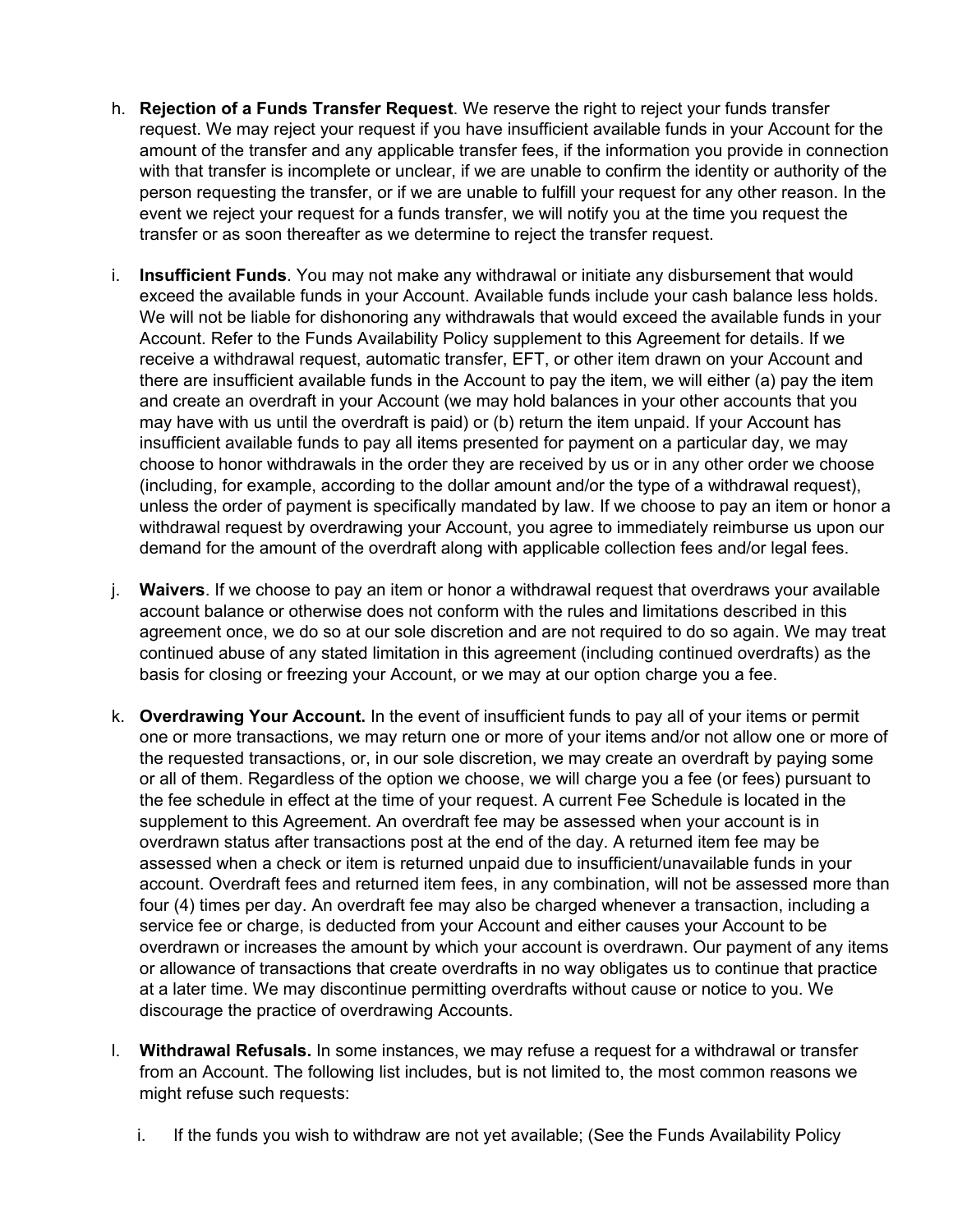supplement to this Agreement.)

- ii. If we decide to require seven (7) days advance written notice and we have not received such notice;
- iii. If there are insufficient funds in your Account;
- iv. If you use a type of check not acceptable to us;
- v. If the funds you wish to withdraw are being held due to cashing of a third-party check against the Account or for any other reason;
- vi. If the withdrawal would consist of money owed to us;
- vii. If the withdrawal you are requesting is of the type that is limited by federal regulations, and you have already reached the applicable limit;
- viii. If, in the case of a joint account, any Account signer gives us written instructions not to permit a withdrawal;
- ix. If the Account is pledged as collateral for a loan;
- x. If an Account owner has died and we have not received all documents required to release funds in the Account;
- xi. If we have been ordered by a court or other legal process not to permit the withdrawal;
- xii. If you do not present us with appropriate identification or any other information that we may require;
- xiii. If we are aware of any dispute relating to the Account or funds in the account;
- xiv. If we have some suspicion of fraud, irregularity, or illegality; or
	- xv. If we believe that the signature on a check or item drawn on your Account and presented for payment does not appear similar to that appearing in our records

### **14. Debit Card**

- a. The Aspiration Mastercard® Check Card is available for all Accounts that have individual or joint registrations. On joint accounts, a co-owner may apply for an additional debit card in his or her own name. As an Account owner, you are responsible for all usage of these features.
- b. The Aspiration Mastercard® Check Card is governed by a separate customer agreement, the Aspiration Check Card Agreement and Disclosure Statement, which is incorporated herein by reference (is legally considered part of these terms and conditions). It is your responsibility to understand the terms of this agreement before you begin using the feature. It is also your responsibility to advise any other cardholders on your Account that the Check Card Agreement and Disclosure Statement will apply to them.
- c. Total debit card transactions generally are limited to your available balance. Debit card purchase and transaction limits may apply and are outlined in the Aspiration Check Card Agreement and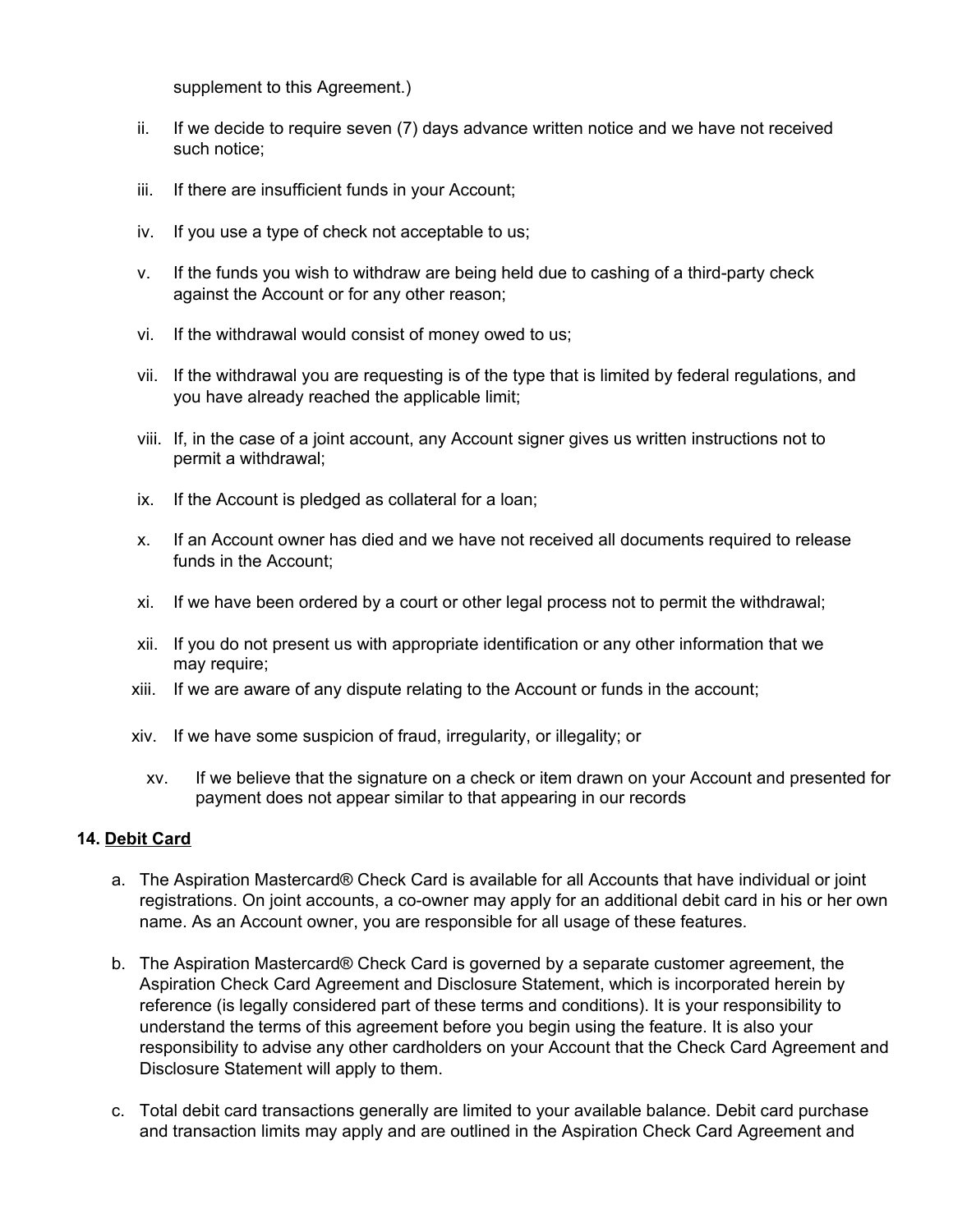Disclosure Statement.

- d. Note that on any Account, we typically reduce your available balance at the time you make a debit card transaction, rather than waiting for the transaction to be posted to your Account.
- e. Aspiration currently covers the annual fee for the Aspiration Mastercard® Check Card debit card. This card is issued by Coastal Community Bank, which is affiliated with Aspiration. With this debit card, you can make withdrawals from any ATM displaying the Mastercard®, Interlink®, Maestro® or Cirrus® logos or make purchases wherever Mastercard® is accepted. All Aspiration ATM withdrawal fees will be waived. In addition, ATM use is free at ATMs in the Allpoint network. ATMs not included in the Allpoint network are considered out of network and customers may be charged a fee from that third-party ATM provider. Some accounts may receive out of network fee reimbursements. Reimbursement will generally be credited within two (2) business days the ATM fee is debited from your Account. Please note that there may be fees assessed for using certain ATMs and foreign transaction service charges are not waived. All fees are set forth in the Schedule of Charges. We reserve the right to reimburse fees at our discretion and change these guidelines at any time. Please see the Aspiration Check Card Agreement and Disclosure Statement for additional information on the use of the card. The third-party trademarks appearing herein are the property of their respective owners.

### **15. Monitoring Your Account and Notifying Us of Errors.**

- a. Note that so long as we send communications to you at the physical or electronic address of record given on the application, or to any other address given to us by an authorized person, the communications are legally presumed to have been delivered, whether you actually receive them or not. In addition, confirmations and statements are legally presumed to be accurate unless you specifically tell us otherwise.
- b. If you have not received a communication you expected, or if you have a question or believe you have found an error in any communication from us, telephone us immediately, then follow up with written confirmation.
- c. You agree to notify us immediately if:
	- i. You received confirmation of an order you did not place, or any similar conflicting report;
	- ii. There is any other type of discrepancy or suspicious or unexplained occurrence relating to your Account; or
	- iii. Your personal identification number ("PIN") or access device is lost or stolen, or you believe someone has been using it without authorization.
- d. If any of these conditions occurs and you fail to notify us immediately, neither we nor any other Broker affiliate will be liable for any consequences. If you do immediately notify us, our liability is limited, as described in this Agreement.
- e. With any feature or service that is governed by a separate agreement (such as a debit card agreement), note that different policies concerning error resolution and liability may apply, as described in the separate agreement.
- f. If, through any error, you have received property that is not rightfully yours, you agree to notify us and return the property immediately.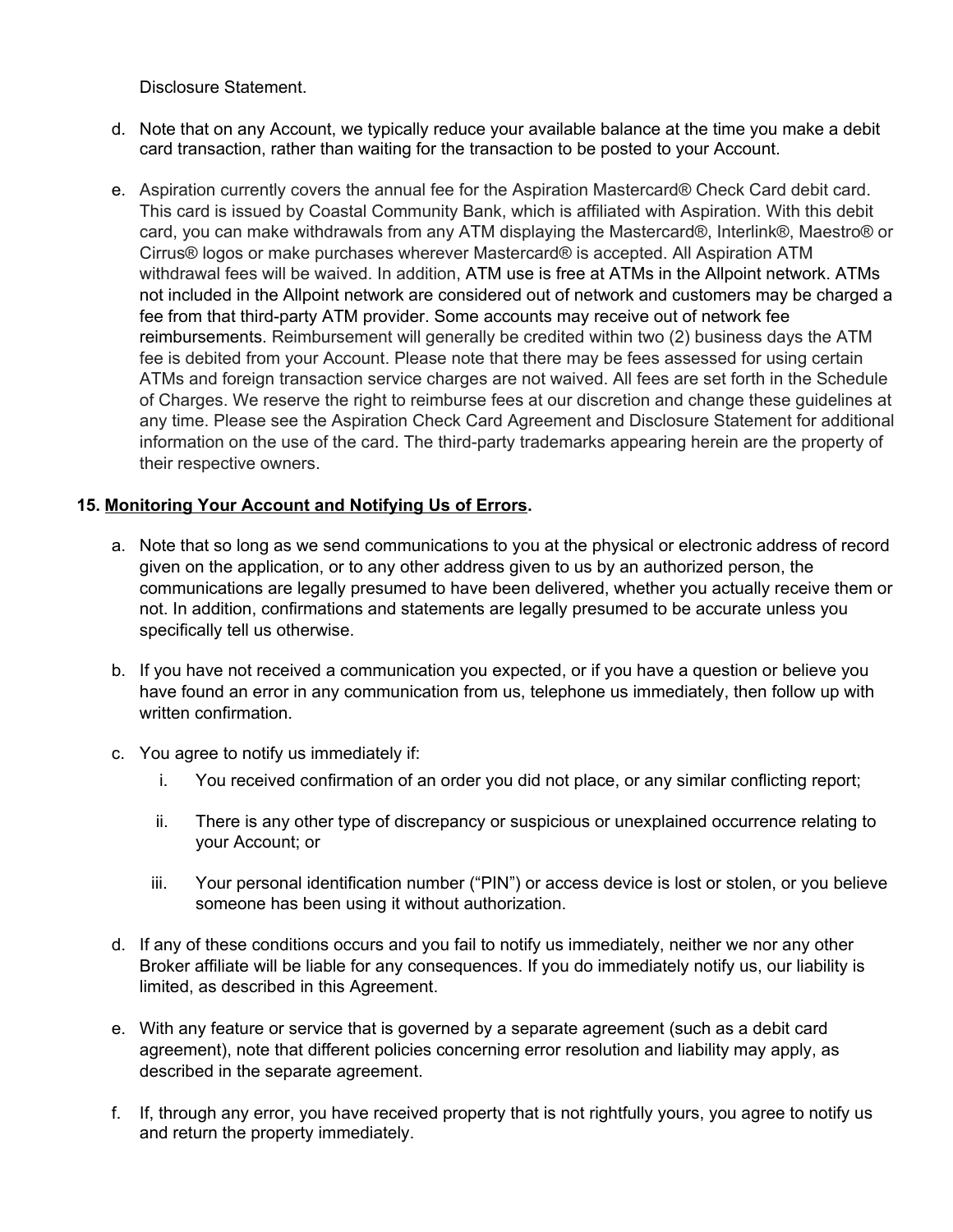- 16. **Right of Setoff**. Subject to Applicable Law, we may exercise our right of setoff against any or all of your Accounts without notice, for any liability or debt of any of you, whether joint or individual, direct or contingent, now or hereafter existing, and whether arising from our fees or charges, overdrafts, endorsements, guarantees, loans, attachments, garnishments, levies, attorneys' fees, or other obligations unless prohibited by law. If an account is a joint account, each joint or Account owner authorizes us to exercise our right of setoff against any and all accounts of each Account owner. You expressly agree that our right of setoff extends to, and may be directed towards, any federal or state benefit payments (including Social Security benefits) directly deposited into your Account. You also agree to allow us to apply any subsequently credited deposit made to your Account against any overdrafts and against any fees and charges or other obligations owed us in whichever order we determine and that we may use any federal or state benefits payment that is deposited into the Account (including direct deposit of Social Security) for this purpose. You acknowledge and agree that if you do not want your electronically deposited benefits applied in this way, you have the option of changing your direct deposit instructions by providing notice to the benefits payor at any time.
- 17. **Recommendations.** You acknowledge that, unless we have expressly agreed otherwise, we are acting in the capacity of your broker in connection with any transaction executed for your Account and not as a financial advisor or a fiduciary. Broker may make available information about securities and investment strategies, including its own research reports and market commentaries as well as materials prepared by others. None of this information is personalized or in any way tailored to reflect your personal financial circumstances or investment objectives and the securities or investment strategies discussed might not be suitable for you. Therefore, you should not view the fact that Broker is making this information available as a recommendation to you of any particular security or investment strategy. To the extent that your transactions differ from a specific recommendation made by Broker to you with respect to the security, size, price and timing of a recommended transaction, or to the extent there have been variations in the facts relevant to the transaction, you agree that Broker has no responsibility for determining the suitability of these transactions to you. You understand and agree that no advice furnished by Broker shall form a primary basis for any decision by or on your behalf, nor will Broker be or become your fiduciary unless Broker has expressly agreed otherwise.
- 18. **Order Execution.** You agree that, subject to the terms of an order, the method of execution of that order is in the sole discretion of Broker. Broker may reject and pre-review your orders or take any other action (which may delay the execution of the order) for any reason, including market conditions, system outages, capacity limitations, pending proprietary or customer orders in the same security, regulatory restrictions and restrictions imposed by Broker with respect to transactions in the particular security.

### 19. **Mutual Funds**.

- a. Broker may establish and change in its sole discretion at any time the different minimum investment and/or other requirements that will apply to the availability of mutual fund share classes. Different funds with similar investment policies, and different share classes within those funds, will have different expense levels that reduce the returns of shareholders. Generally, a fund or share class with a lower minimum investment requirement has higher expenses and therefore a lower return than a fund or share class with a higher minimum investment requirement.
- b. The funds and share classes will, to the extent permitted by law, be funds and classes for which Broker or its affiliates receive transaction and other fees for providing services (such as investment advisory, administration, transfer agency, distribution, and shareholder services), and these fees may vary depending on the fund and class used. No portion of any of these fees will reduce or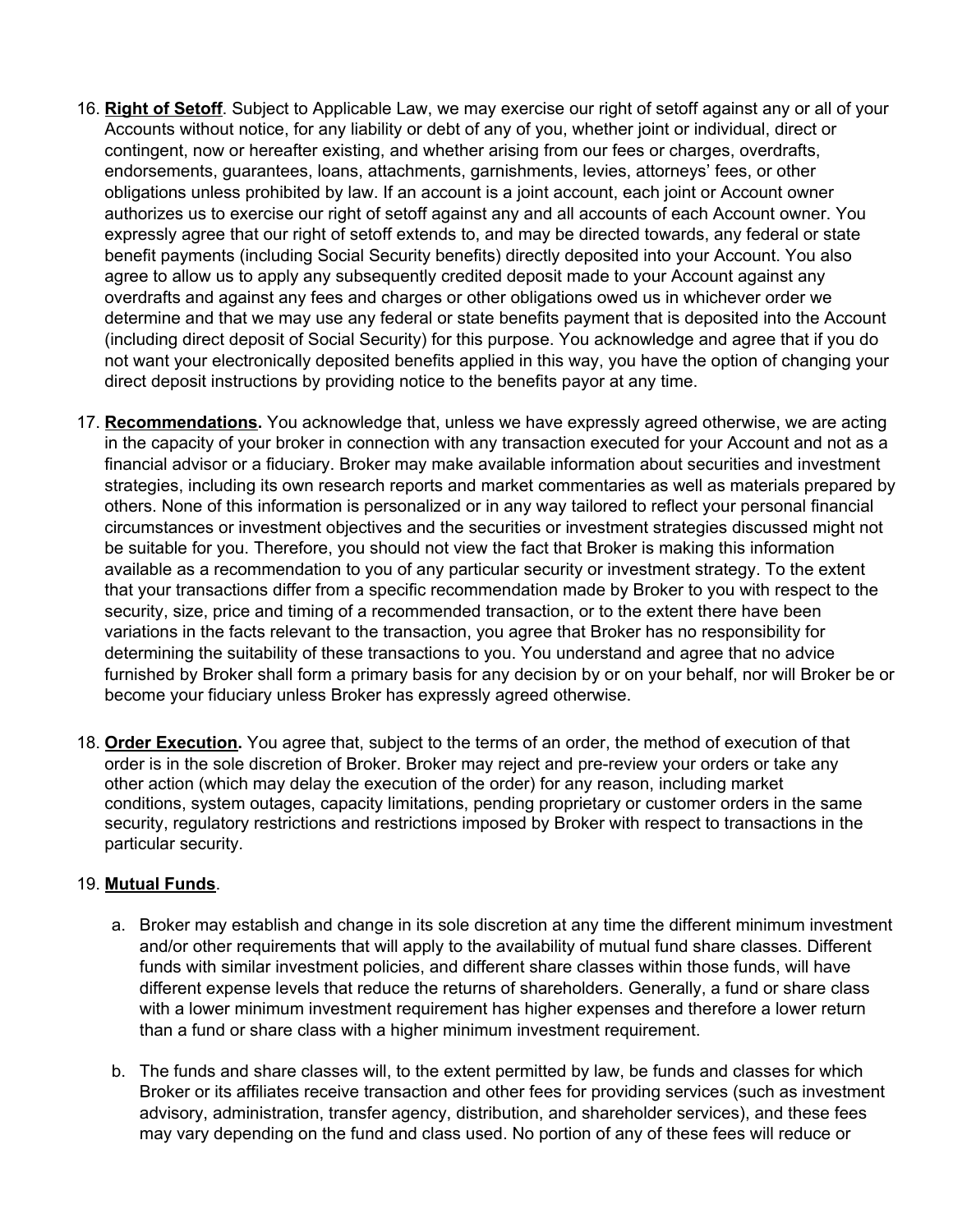offset the fees otherwise due to Broker in connection with the Account unless required by law.

- c. Information about the funds and share classes that are available, including their investment policies, restrictions, charges, and expenses, is contained in the funds' prospectuses that separately will be delivered to you. You should read these prospectuses carefully. Broker reserves the right in its discretion to vary investment minimums for an account based upon a variety of factors, including the overall relationship with Broker, type of account, legal or regulatory restrictions, or any other factors relevant to the relationship.
- d. You understand and agree that Broker does not guarantee the performance by issuers or other third parties of their obligations with respect to any announced asset servicing or corporate action events on Securities and Other Property in your Account. Accordingly, although Broker may credit or debit your Account in anticipation of the successful completion of any pending asset servicing or corporate action events on Securities and Other Property in your Account, such credit or debit is conditional and may be reversed if such asset servicing event or corporate action fails to consummate for any reason.
- e. Because excessive trading in mutual fund shares can harm a fund and its shareholders, Broker may block account owners or accounts that engage in excessive trading from making further transactions in fund shares. A block on trading fund shares may be temporary or permanent. A mutual fund's excessive trading policies are disclosed in its prospectus, including what the mutual fund deems "excessive trading" to mean.

#### 20. **Payment and Settlement**.

- a. You agree that you will pay for any securities purchased for your Account on or before the settlement date. You further agree that each security sold will be owned by you at the time of sale and will be in your Account on or before the settlement date. Generally, you need to pay for all transactions or deliver all securities by 2 p.m. Eastern time on the settlement date. Proceeds of any sale will not be paid to you until Broker has received the securities in good deliverable form and the settlement of the securities is complete. Broker reserve the right to cancel or liquidate, at your risk, any transaction not settled in a timely way.
- b. Free-riding (i.e., buying and selling securities in a cash account without submitting payment for the purchase) violates Regulation T of the Federal Reserve Board, is prohibited and may, among other things, result in your Account being restricted or closed.
- 21. **Interest Charges on Prepayments or Late Payments.** Broker may, but does not necessarily, charge interest on overdrawn balances in your Account in accordance with Broker's established rules and policies, as disclosed to you. See the Fee Schedule for details. In this Agreement, "Debit Balances" means account balances representing money owed to Broker You agree to satisfy, promptly upon demand, any indebtedness, to pay any Debit Balance in your Account, and to satisfy all other outstanding obligations relating to your Account.

### **22. Confirmations and Account Statements.**

a. Reports or confirmations of the execution of securities orders and statements of your Account will be binding if you do not object in writing within ten (10) business days after Broker forwards the confirmation or statement to you by mail or another method of delivery. Broker will send an Account statement to the address of record: every calendar quarter, at a minimum and for any month when you have trading or cash management activity. Account statements will show all activity in the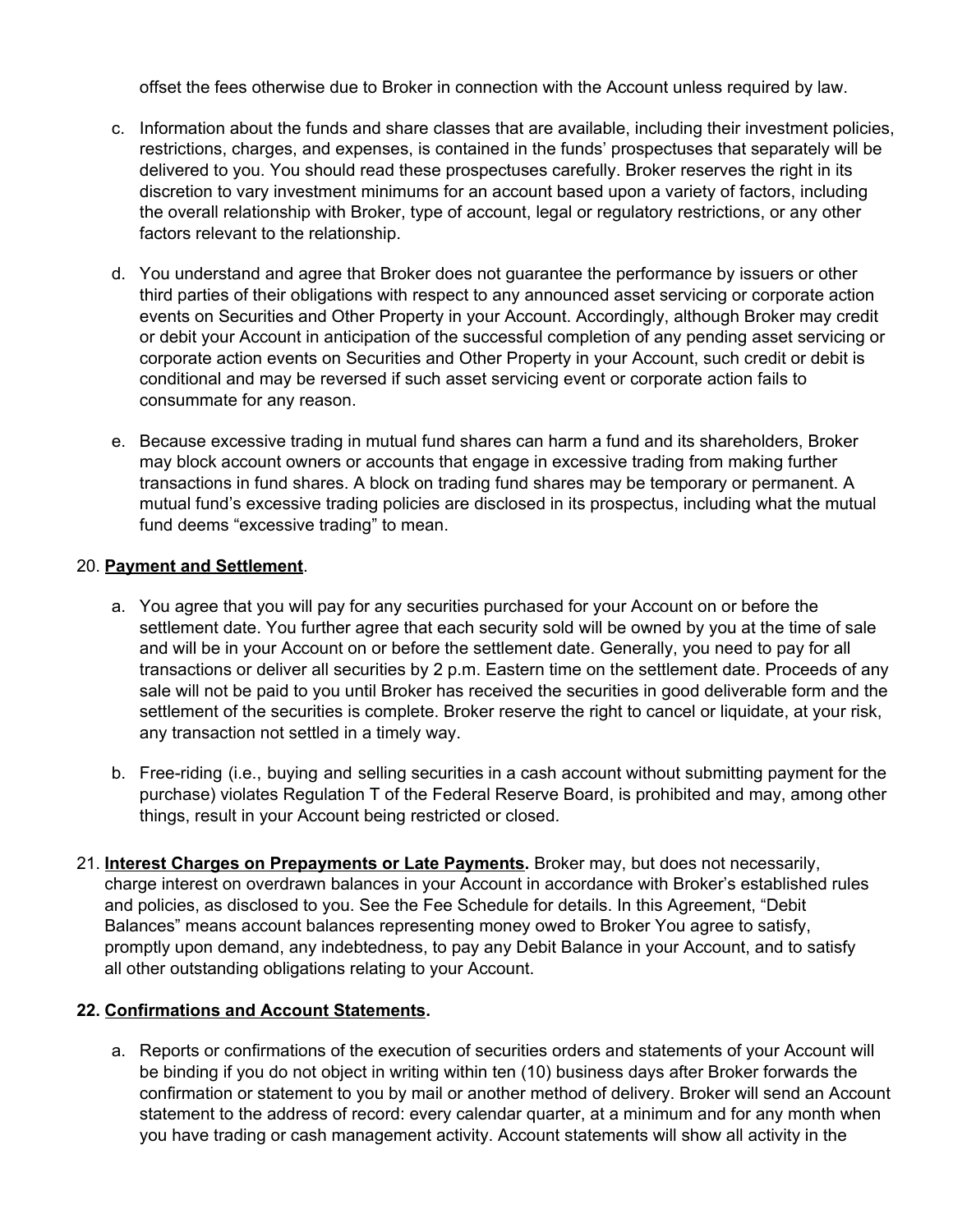Account for the stated period, including securities transactions, cash balances, credits and debits, and all fees paid directly from the Account. Broker will also send out a confirmation for every securities transaction in the Account. The only exceptions are automatic investments, automatic withdrawals, or dividend reinvestments; for these activities, your regular Account statement serves in place of a confirmation.

- b. To receive Account statements and confirmations faster, you can arrange to have them delivered electronically, at no charge, instead of through the mail. If you live with immediate family members who also have eligible accounts, you can "household" those accounts to potentially qualify for enhanced services and features. You may elect to have accounts householded by submitting a request to [support@aspiration.com.](mailto:support@aspiration.com) You also may elect to have your statements combined or householded by submitting a request to [support@aspiration.com.](mailto:support@aspiration.com) By electing to participate in householding, you agree that Broker may provide the employers of any householded account holders with Account statements, trade confirmations, or other documents as required by applicable regulations.
- c. As an owner of the Account, you are responsible for monitoring the Account. This includes making sure that you are receiving transaction confirmations, Account statements, and any other expected communications. It also includes reviewing these documents to see that information about the Account is accurate and contains nothing suspicious. Note that so long as Broker sends communications to you at the electronic or physical address of record given on the application, or to any other address given to Broker by an authorized person, the communications are legally presumed to have been delivered, whether you actually received them or not. In addition, confirmations and statements are legally presumed to be accurate unless you specifically tell Broker otherwise.
- d. If you have not received a communication that you expected, or if you have a question or have found an error in any communication from Broker, telephone Broker immediately, then follow up with written confirmation. You agree to notify Broker immediately if: (i) you placed an order electronically, but did not receive a reference number for it (an electronic order is not considered received until Broker has issued an acknowledgment); (ii) you have received confirmation of an order that you did not place, or any similar conflicting report; (iii) there is any other type of discrepancy or suspicious or unexplained occurrence relating to the Account; or (iv) your password or access device is lost or stolen, or you believe someone has been using it without authorization. If any of these conditions occurs and you fail to notify Broker immediately, neither Broker nor any other Broker affiliate will be liable for any consequences. If you do immediately notify Broker, Broker's liability is limited as described in this agreement.
- e. With any feature or service that is governed by a separate agreement (such as a credit card agreement), note that different policies concerning error resolution and liability may apply, as described in the separate agreement. If, through any error, you have received property that is not rightfully yours, you agree to notify Broker and return the property immediately.

## 23. **Notices and Other Communications; Consent to Receive Electronic Communications from Broker**.

a. You agree that Broker may designate the manner in which you must send different types of communications (including changes in your contact information and trading instructions) to Broker and the addresses to be used for that purpose. Broker need not act upon any communications that are transmitted in a manner that is inconsistent with these designations. Broker will have no liability whatsoever for relying on any direction from, or document signed by, any person that it reasonably believes to be you or to be authorized by you to give the direction or sign the document, whether or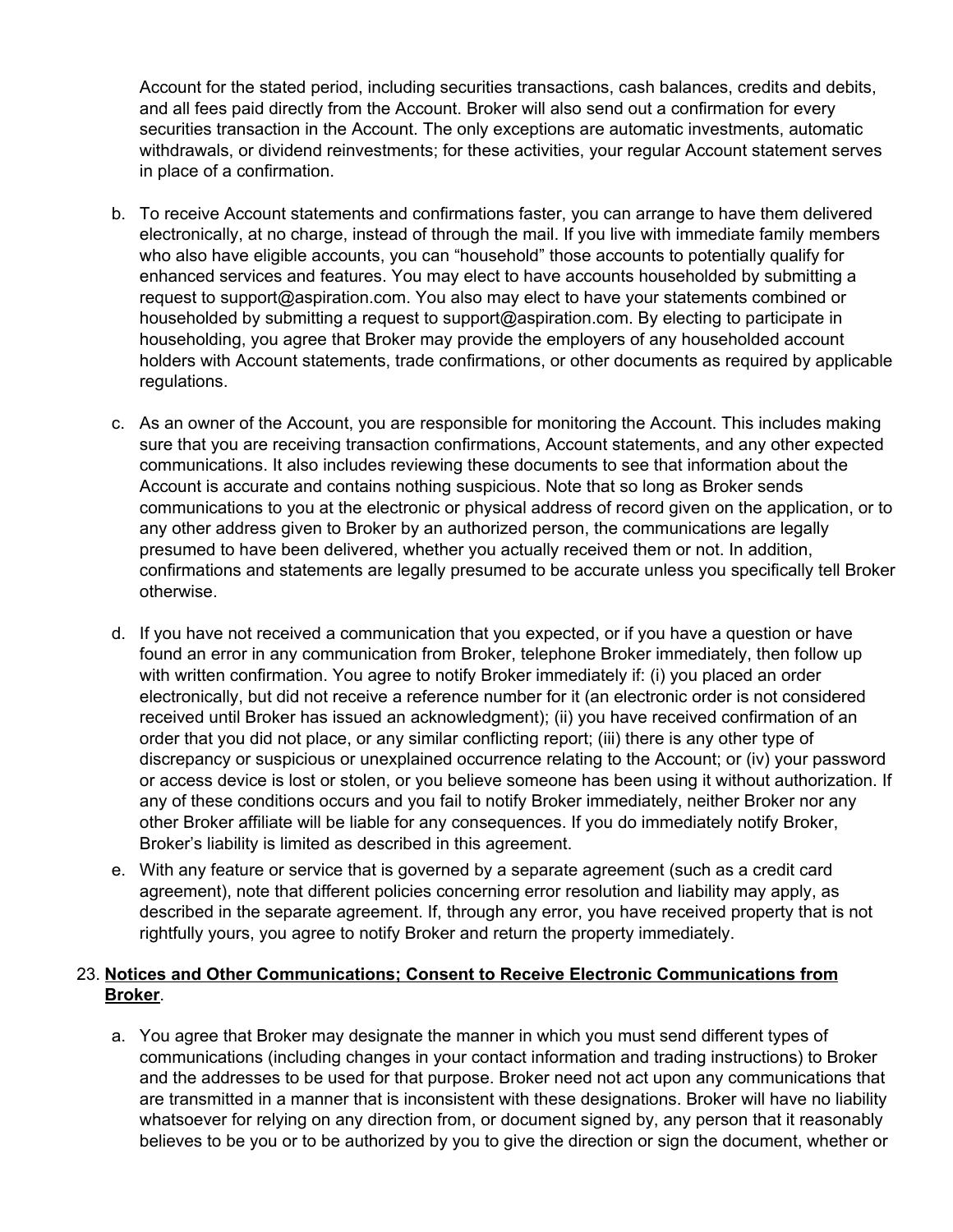not the person actually has authority to do so.

- b. To the extent you use e-mail to communicate with Broker, you agree that you will send all e-mails from an e-mail address designated by you for that purpose, and that, until you notify Broker of a change in that address, Broker may assume that all e-mails sent from that address have been sent by you. You should not transmit any personal or identifying information (such as account numbers, credit or debit card numbers, Social Security numbers, passport or Mastercard® numbers or passwords) via the Internet unless you are certain that the transmission will be secure and encrypted. Broker will send you all notices and other communications according to the contact information that you have provided, and you will be responsible for notifying Broker immediately of any changes in that information. All communications mailed, electronically transmitted or sent to you at the address provided by you for your Account will be deemed to have been delivered to you by Broker when sent. You waive all claims resulting from any failure to receive these communications.
- c. You agree to our mailing statements, prospectuses, proxy materials and other communications related to your Account in one envelope with the statements, prospectuses, proxy materials and other communications related to the Account of others who live at your address.
- d. You may revoke this consent at any time by contacting Broker at 800-683-8529. You will resume receiving statements, prospectuses, proxy materials and other communications related to your Account separately within thirty days of our receiving your notice of revocation.
- e. By providing Broker with your e-mail addresses, telephone numbers, facsimile numbers, and any successor or additional e-mail addresses, telephone numbers, and facsimile numbers, you consent to receive e-mails, telephone calls or faxes from Broker in connection with your accounts, including but not limited to, the offer of any products or services for such accounts. You may revoke this consent at any time in writing to 4551 Glencoe Avenue, Marina Del Rey, CA 90292.
- f. You agree to provide to Broker any information that Broker may reasonably request or require in order to comply with Applicable Law, including tax laws, or to reduce any tax that may be imposed on Broker and its investors. In addition, you agree to update such information if and when any such information is no longer true or correct and to provide any additional information required pursuant to any change in law, or the application or interpretation thereof.
- 24. **Conflicts of Interest.** Broker receives compensation when Accounts invest in mutual funds managed by its affiliate in the form of Rule 12b-1 fees, receives fees based on the amount of deposits in the Sweep Program, and receives bank interchange fees. The fees vary according to the type of product or service and may be higher for certain products or services. The present and future activities of Broker may give rise to additional conflicts of interest with you. You acknowledge that you understand the risks and conflicts of interest disclosures referred to above.
- 25. **Nondisclosure of Confidential and Material, Nonpublic Information**. Broker provides a variety of services to its customers. In connection with providing these services, Broker may, from time to time, come into possession of confidential and material, nonpublic information. Broker is prohibited from improperly disclosing or using such information for its own benefit or for the benefit of any other person, regardless of whether such other person is a customer of Broker. Broker maintains and enforces written policies and procedures that prohibit the communication of such information to persons who do not have a legitimate need to know such information and to assure that it is meeting its obligations to customers and remains in compliance with Applicable Law. You understand and agree that these policies and procedures are necessary and appropriate and recognize that, in certain circumstances, Broker will have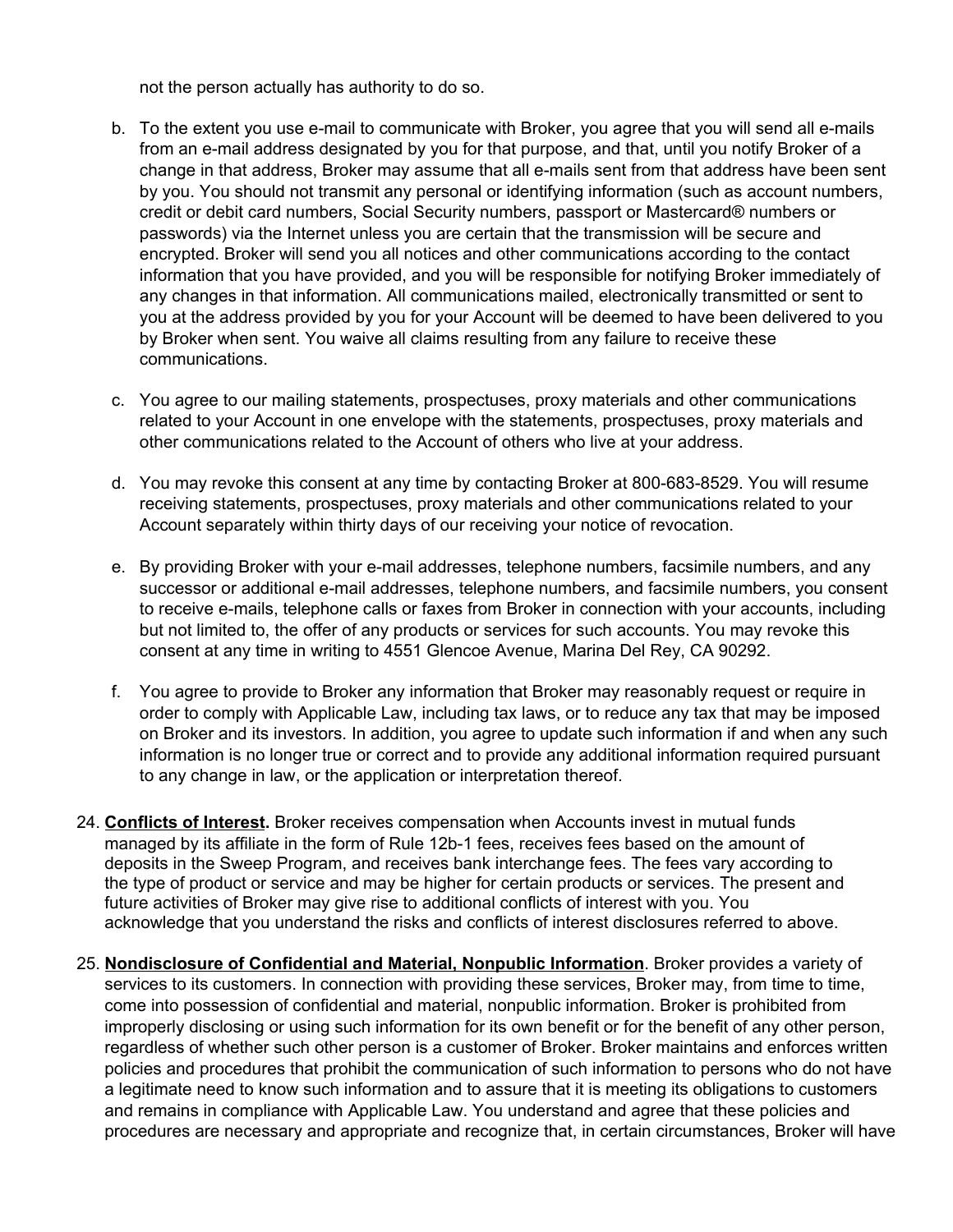knowledge of certain confidential or material, nonpublic information which, if disclosed, might affect your decision to buy, sell or hold a security, but that Broker will be prohibited from communicating such information to you or using it for your benefit.

- 26. **Your Responsibility Regarding Your Account**. You assume full financial responsibility with respect to all transactions executed for your Account and your investment decisions. Except as required by law, any payment you are required to make to Broker under this Agreement shall be made without withholding or deducting any taxes, levies, imposts, duties, charges, assessments or fees of any nature, including interest, penalties and additions thereto. If any such amounts are required to be withheld or deducted by Applicable Law in any local jurisdiction, you shall pay such additional amounts as necessary to ensure that the net amount received by Broker is equal to the amount that Broker would have received had no such withholding or deduction been required. You acknowledge that Broker does not provide tax, accounting or legal advice and that you are responsible for these matters. You should consult with your tax adviser regarding the tax consequences of your investment decisions.
- 27. **Charges Associated with Your Account**. You agree to promptly pay all charges associated with your Account (including without limitation transfer fees, bank transaction fees, custodial fees, processing fees resulting from legal or other proceedings, and interest charges) in accordance with Broker's then-applicable fee schedule for your account and to satisfy any applicable federal, state, and local excise taxes. You authorize Broker to automatically debit your Account in payment of any charges posted to your Account. To the extent you have a retirement account for which a third party serves as trustee, you authorize Broker to automatically debit fees associated with such trustee's services to the account from time to time.
- 28. **No ERISA Accounts.** You represent that your Account is not for an "employee pension benefit plan" or a "pension plan" subject to Title I of the Employee Retirement Income Security Act of 1974, as amended (ERISA).

## **29. Security Interest and Liens; Remedies.**

- a. You agree that all of your Securities and Other Property held, carried or maintained by Broker or in the possession or control of Broker, and all rights, whether due or not, that you may have against Broker will be subject to a first, perfected and prior lien, security interest and right of set-off and held as security by Broker or its agents for the discharge of any indebtedness or any other obligation you may have to Broker, however such obligation may have arisen. You acknowledge and agree that Broker and each of its affiliates act as agents for each other in respect of the Securities and Other Property and all rights subject to lien as described herein (the "Collateral") and that Broker and each of its affiliates shall comply with any orders or instructions originated by any of them with respect to or in connection with such Collateral without your further consent, including without limitation, any entitlement orders, as such term is defined in Article 8 of the Uniform Commercial Code as in effect in the State of California or other instructions, including without limitation, all notifications it receives directing it to transfer (including, without limitation to an affiliate) or redeem any Collateral.
- b. In enforcing its rights hereunder, Broker may act in its discretion and without regard to any tax or other consequences that you may face as a result of such actions. In the event of a breach or default by you under this Agreement or any other agreement with Broker or in any other transaction with Broker, Broker will have all the rights and remedies available to a secured creditor under all Applicable Law in addition to the rights and remedies provided in this Agreement and any other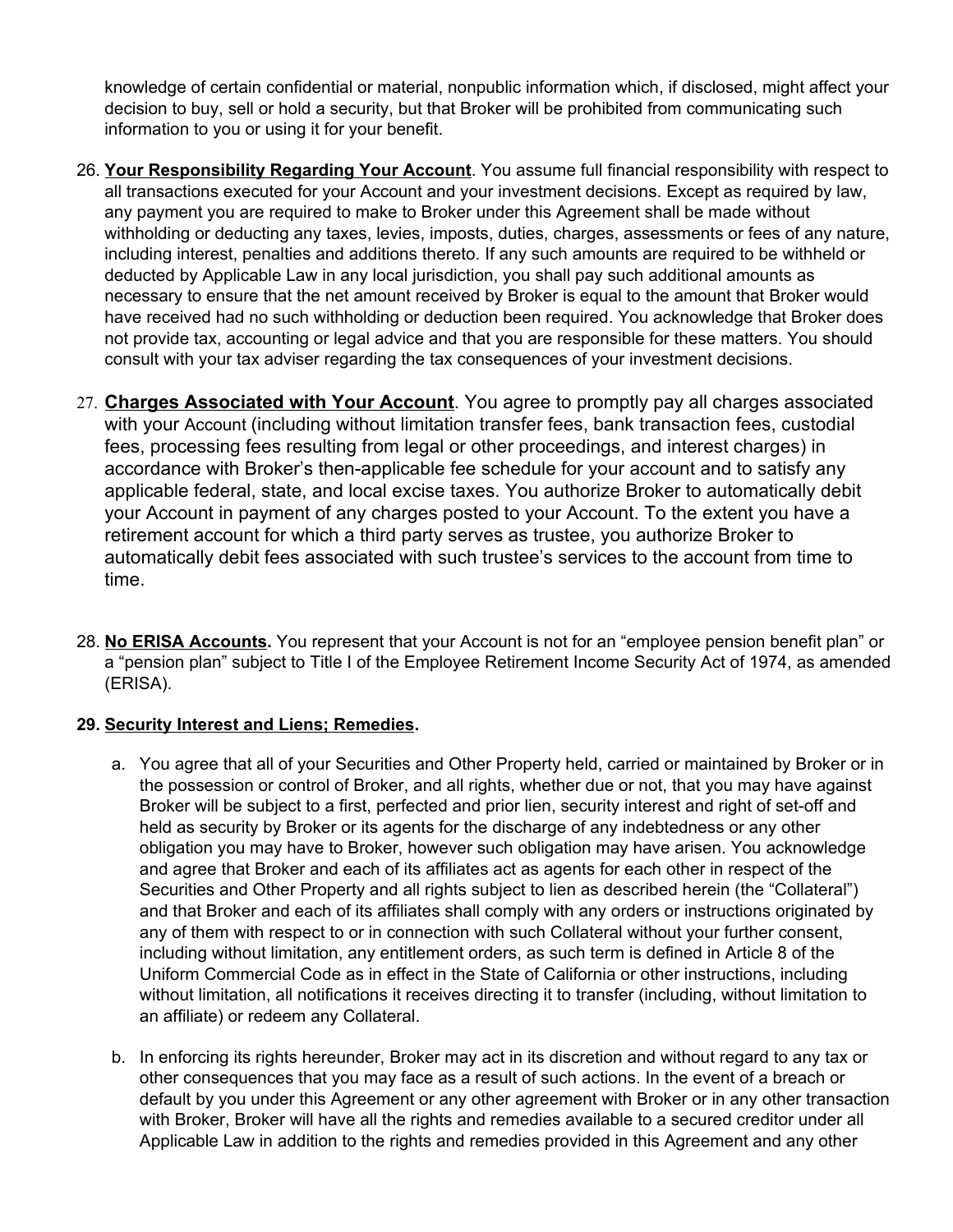agreements with Broker You agree to indemnify Broker for any loss or expense that Broker may incur in enforcing its lien or any other remedies available to it, including the reasonable costs of collection.

- c. You further agree that if: (i) you default on any of your obligations under this Agreement or any other agreement with Broker or any other transaction with Broker, (ii) you become bankrupt, insolvent or subject to a similar condition or subject to any bankruptcy, reorganization, insolvency or other similar proceeding, or (iii) Broker, in its discretion, deems it advisable for its protection, Broker may, at any time and without prior notice to you, (a) cancel, terminate, accelerate, liquidate and/or close out any or all agreements or transactions between you and Broker or otherwise relating to the Account and calculate damages in a manner it believes appropriate, (b) pledge, transfer or sell any Securities and Other Property in the Account or any other account in which you have an interest, either individually or jointly with others, or (c) take any other action as Broker, in its discretion, deems appropriate with respect to any of the foregoing, and apply the proceeds to the discharge of the obligation. In this connection, you appoint Broker as your agent and attorney- in-fact to exercise, in its sole discretion, all rights and to perform all obligations that may be exercisable in relation to any Securities or Other Property that are or were held in your Accounts. This includes the right to tender, exchange, endorse, transfer or deliver any Securities and Other Property in your Accounts into the name of Broker in satisfaction of any debts, liabilities or other obligation you may have to Broker. In pursuing the remedies available to it, Broker may, without limiting its rights under this paragraph, set off amounts that you owe to it against any amounts that it owes to you, and you will remain liable for any deficiency.
- d. In addition, you agree that Broker may cancel or "Buy-in" any sell order or close out any buy order accepted or executed for securities, if such securities sold are not in your Account, are not timely delivered, or are not in good deliverable form, or if you do not pay by settlement date for securities purchased. "Buy-in" means a transaction where Broker or another party purchases securities of like kind and amount to compensate for those that were not timely delivered from another source.

### 30. **Bankruptcy, Insolvency, Reorganization, Dissolution, Incompetency and Death**.

- a. You agree to promptly give written notice to Broker in the event of your bankruptcy or insolvency, and if you are not a natural person, of your reorganization, dissolution, termination, or other similar condition. If you are a natural person, you agree that your guardian will give Broker written notice of your incompetency and that your estate will give Broker written notice of your death. If your Account is a joint account with two or more owners, each person indicated in the title to the Account who executes this Agreement (referred to below as a "joint owner") agrees to give written notice to Broker in the event of bankruptcy, insolvency, reorganization, incompetency, or death of any other joint owner.
- b. Broker may, before or after receiving notice of any of the conditions described in the preceding paragraph, commence any proceedings, require any documents, retain any portion of or restrict transactions in the Account or demand immediate repayment of any amounts owed to Broker as it deems advisable in its discretion to protect itself against any potential tax, liability, penalty,

expense or loss. The person subject to the condition and the remaining joint owners, as well as the estate of any deceased joint owner and each surviving joint owner will be liable, jointly and severally, to Broker for: (i) any tax, liability, penalty, expense or loss in the Account resulting from the completion of transactions initiated prior to Broker's receipt of a written notice of the condition, and (ii) any tax, liability, penalty, expense or loss incurred in the liquidation of the Account or the adjustment of the interests of the joint owners, and (c) any other obligations owing with respect to the Account.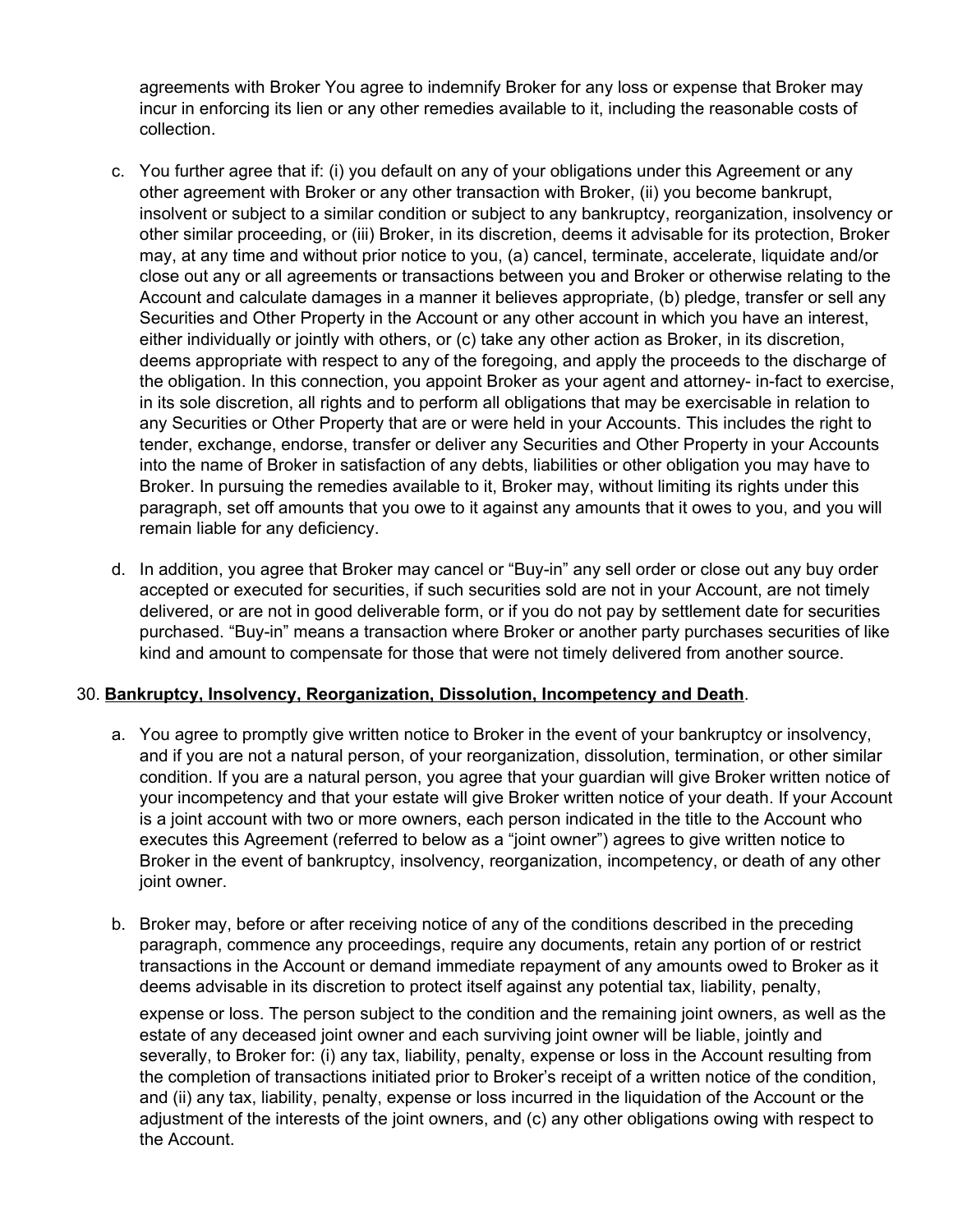c. If your Account is a joint account with two or more owners, then any tax, liability, penalty, expense or loss becoming a lien against or payable out of the Account as the result of any of the conditions described above or through the exercise of any power by a trustee or the representatives of an estate, will be chargeable against the interest of the remaining joint owners or surviving joint owners as well as the interest of the estate and the beneficiaries of the estate.

## **31. Termination of Account; Dormant Accounts/Escheat.**

- a. You may at any time close your Account by giving us written notice in the manner specified in Section 34. Before closing your Account, however, you first must repay any Debit Balances, pay Broker all charges that you owe to Broker and settle any other obligations, and Broker must receive all Securities and Other Property for which the Account is short and all funds to pay in full for all Securities and Other Property for which the Account is long. If permitted, you may terminate any optional features of your Account in the same manner. Broker may at any time, with or without notice to you, terminate your Account or any of its features, or change their nature, composition or availability. Termination of the Account or of any feature will be effective immediately or at a later time if so specified in the applicable supplement, except that the relevant parts of the Agreement and of any applicable supplement will remain in effect with respect to all transactions and other obligations then outstanding. Upon termination of your Account, Broker may at any time and in its sole discretion liquidate your assets and deliver the proceeds thereof (less any amounts owed to Broker) to you.
- b. Broker may automatically close accounts with zero balances. You will remain responsible for all charges, debit items, or other transactions you initiated or authorized, whether arising before or after termination. A final disbursement of assets from the Account may be delayed until any remaining issues have been resolved. If the Account has a balance of less than \$100 and no account activity has occurred for a 6-month period, you authorize Broker to sell the securities in the account, send a check for all the proceeds and any other cash to your address of record, and close the Account.
- c. The Account is intended for residents of the United States. Broker may close your Account pursuant to this Section 31 if you move to a foreign jurisdiction.
- d. Broker will endeavor to return to you any sums payable to you which are delivered to Broker after your Account has been closed. However, please be advised that Broker may in its discretion charge additional administrative fees following termination of your Account and that de minimis sums payable to you may be subject to such fees.
- e. Funds, securities and/or other property held in any dormant account may escheat to the State of California under applicable California law or to another appropriate state, generally being the state of the last known residence or domicile of the account holder. A dormant account under California law is an account for which there has been no customer contact for the time period specified thereby, but under the laws of other states longer or shorter time periods or inactivity criteria may apply.

## **32. Power and Authority; Joint Ownership.**

a. If you are a natural person, you represent that you are at least 18 years of age and the age of majority in your jurisdiction and you are competent to enter into this Agreement and perform your obligations under it. If you are a legal entity, including a corporation, partnership, estate or trust,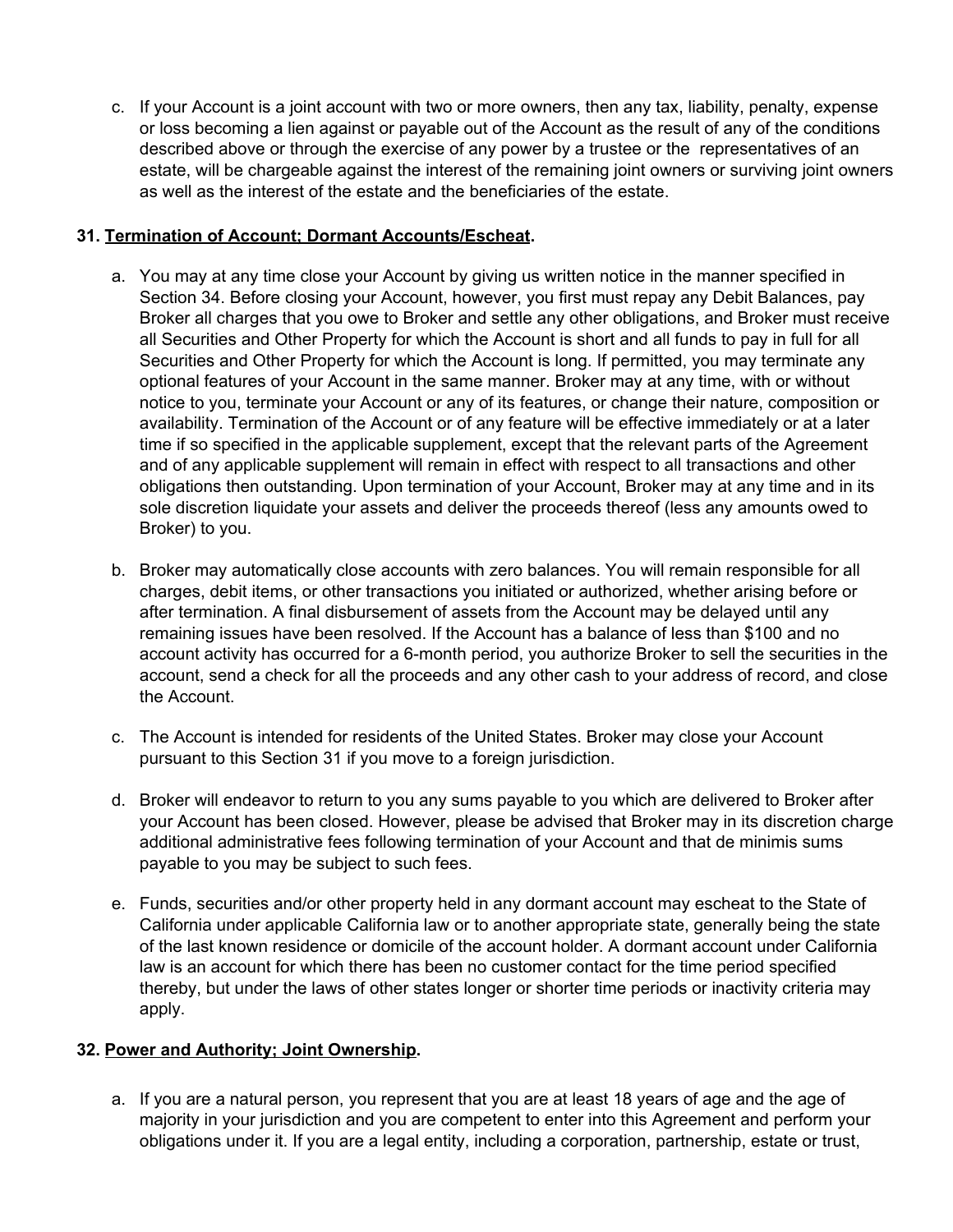you represent that you have all necessary power and authority to execute and perform this Agreement and that the execution and performance of this Agreement will not cause you to violate any provisions in your charter, by-laws, partnership agreement, trust agreement or other constituent agreement or instrument. You further represent that this Agreement, as amended from time to time, is your legal, valid and binding obligation, enforceable against you in accordance with its terms. You and any agents authorized by you to act on your behalf through an access or trading authorization accepted and approved by Broker will be the only authorized users of the brokerage and other services under this Agreement.

- b. It there is more than one Account holder, the legal ownership of the Account will be as designated on the account application. If no designation is made, each Account holder directs Broker to establish the Account as joint tenants with rights of survivorship. Each owner of a joint account is joint and severally liable for any obligations or liabilities resulting from one account owner's actions. This means, among other things, that Broker may enforce this agreement against all account owners or against any owner individually.
- c. State laws covering joint or community property vary by state, and joint ownership of the Account may not be available in all states for legal or other reasons. Accordingly, you are responsible for verifying that the joint ownership is valid in your state.
- d. If your Account is a joint account with two or more owners, each joint owner agrees that each joint owner will have authority on behalf of all of the joint owners to deal with Broker as fully and completely as if each was the sole owner of the Account, all without notice to the other joint owner(s). Notwithstanding the foregoing, each joint owner agrees that Broker may, at its sole discretion: (i) require joint instruction from some or all of the joint owners before taking action under this Agreement; and (ii) if Broker receives instructions from any joint owner that are, in Broker's opinion, in conflict with instructions received from any other joint owner, comply with any of these instructions and/or advise each joint action as to any of these instructions until it receives instructions from any or all of the joint owners that are satisfactory to it. Notice provided by Broker to any joint owner will be deemed notice to all joint owners. Each joint owner further agrees that it, he or she will be jointly and severally liable for the Account with each other joint owner.
- e. If you are not a natural person, each of the persons accepting this Agreement on your behalf represents that he or she acting alone has full power and authority to deal with Broker on your behalf without notice to you, any other joint owner or any other undersigned person.
- f. If you have a joint or entity account, you agree that we may consider the investment experience of any account holder as determinative of the investment experience of the account as a whole (even when that investment experience is not shared with other account holder), including when deciding whether to extend to the account certain account features, products, services or recommendations, except where inconsistent with Applicable Law. Certain investments may be limited to accounts where each account holder meets specified investment experience or eligibility requirements.
- g. Each owner of a joint account may act as if he or she were the sole owner of the account, with no further notice or approval necessary from any joint owner. However, when it deems necessary, Broker reserves the right to require, at any time, the written consent of all account owners and/or authorized persons before acting on an instruction from any account owner or authorized person.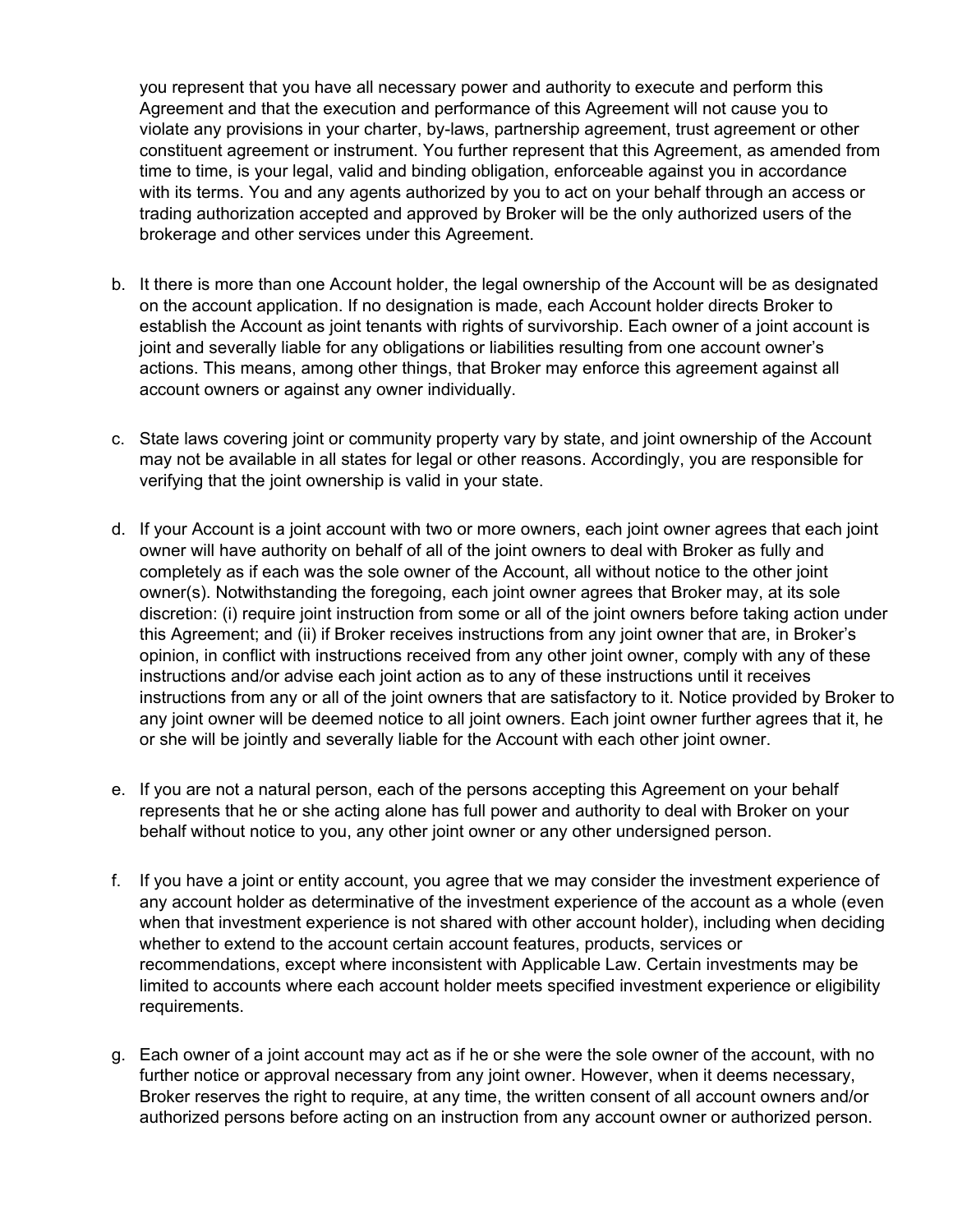- h. Broker is legally considered to have fulfilled an obligation to the account if Broker fulfills it with respect to just one account owner. This means, for example, that if Broker provides notice to one account owner then Broker has provided notice to all account owners. As noted above, unless Broker has received written notice to the contrary, Broker has no obligation to question any instruction of a joint account owner (or authorized person) that appears to be authentic, or to let other owners know about any changes an owner has made to the account.
- i. For joint tenants with rights of survivorship and tenants by the entirety, the entire interest in the account generally goes to the surviving account owner(s) upon the death of the other account owner, on the same terms and conditions as set forth herein. For tenants in common, a deceased account owner's interest (which equals that of the other account owner(s) unless specified otherwise) goes to that account owner's legal representative. Tenants in common are responsible for maintaining records of the percentages of ownership.

## **33. Disclaimer of Liability.**

a. **Limitation of Liability.** To the extent permitted by law, Broker shall not be liable for any expenses, losses, damages, liabilities, demands, charges and claims of any kind or nature whatsoever (including without limitation any legal expenses and costs and expenses relating to investigating or defending any demands, charges and claims) ("Losses") by or with respect to the Account or Online Services, except to the extent that such Losses are actual Losses proven with reasonable certainty, are not speculative, are proven to have been fairly within the contemplation of the parties as of the date hereof, and are determined by a court of competent jurisdiction or an arbitration panel in a final non-appealable judgment or order to have resulted solely from Broker's gross negligence or willful misconduct and without limiting the generality of the foregoing, Broker will not be liable for any indirect, special, incidental or consequential damages or other losses (regardless of whether such damages or other losses were reasonably foreseeable). In addition, Broker will not be liable for lost income or otherwise, if Broker fails automatically to invest cash balances or automatically redeem shares of a money market fund or bank deposit account in connection with the cash sweep feature described in Section 8.

In the event an action or inaction by Broker results in an error in your Account not otherwise covered by specific error provisions in this Agreement, Broker will generally seek to put you in the economic position you would have been had the error not occurred. In such circumstances, you authorize and direct Broker to move positions purchased or sold in error out of your Account or cash credited to you in error out of your Account in order to remedy the error. Generally, errors resulting in de minimis losses or gains may not be corrected.

- b. **Indemnification.** Broker shall have no liability for and you agree to reimburse, indemnify and hold Broker, its affiliates and their partners, directors, officers and employees and any person controlled by or controlling Broker harmless from all expenses (including legal expenses and reasonable attorneys' fees), losses or damages that result from: (a) your or your agents' misrepresentation, act or omission or alleged misrepresentation, act or omission, (b) Broker following your or your agent's directions or failing to follow your or their unlawful or unreasonable directions, (c) any of your actions or the actions of your previous broker, and (d) the failure by any person not controlled by Broker to perform any obligations to you.
- 34. **Force Majeure.** Broker shall not be liable for (i) force majeure or other events beyond the control of Broker, including without limitation any failure, default or delay in performance resulting from computer or other electronic or mechanical equipment failure, unauthorized access, theft, operator errors, government restrictions, exchange or market rulings or suspension of trading, strikes, failure of common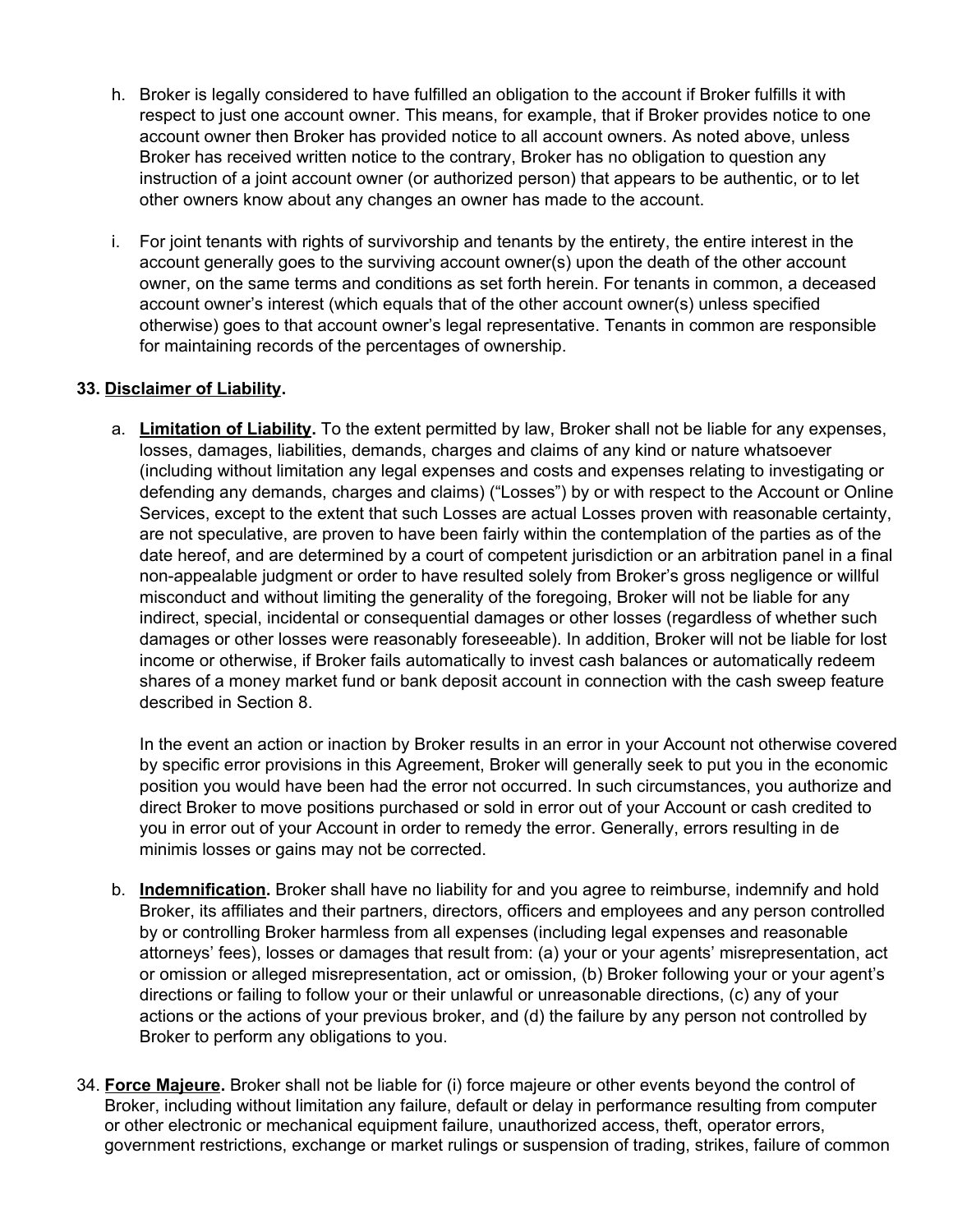carrier or utility systems, severe weather or breakdown in communications not reasonably within the control of Broker or other causes commonly known as "acts of god", whether or not any such cause was reasonably foreseeable, or (ii) general market conditions unrelated to any violation of this Agreement by Broker.

## 35. **SIPC and Other Insurance Coverage**.

- a. Broker is a member of the Securities Investor Protection Corporation (referred to below as "SIPC"). SIPC currently protects SIPC-eligible assets (i.e., cash and mutual funds) in your Accounts when aggregated with all other accounts held by you in the same title and capacity at Broker up to a maximum of \$500,000, of which \$250,000 (subject to inflation adjustments within the determination of SIPC) may be in cash. This account protection does not cover any decline in value of investments, or the market risks associated with investing. Positions that are held away are not in the custody or control of Broker, nor are they covered by SIPC [or any additional insurance secured by Broker]. You may obtain information about SIPC, including the SIPC Brochure and information about which assets are eligible for SIPC protection by contacting SIPC at (202) 371-8300 or visiting their website at [www.sipc.org.](http://www.sipc.org/) Any free credit balance held in your Account is held by you with the anticipation of investment in securities.
- b. Cash balances in your Account that are swept to Deposit Bank are not covered by SIPC, and instead are insured by the FDIC up to applicable limits (currently, \$250,000 of aggregate deposits at the same Deposit Bank in the same right deposit category, *e.g.,* single, joint, IRA). Your cash balances that are swept into Deposit Bank may be aggregated with any other deposits in the same deposit category you hold at the same Deposit Bank for purposes of the FDIC insurance coverage limit. If your total funds on deposit at the Deposit Bank exceed the applicable FDIC insurance limit, funds in excess of the limit will not be deemed to be FDIC-insured. BROKER IS NOT RESPONSIBLE FOR MONITORING THE AMOUNT OF YOUR AGGREGATE AMOUNT OF DEPOSITS IN DEPOSIT BANK TO DETERMINE WHETHER IT EXCEEDS THE LIMIT OF AVAILABLE FDIC INSURANCE. YOU AGREE THAT YOU ARE RESPONSIBLE FOR MONITORING YOUR TOTAL DEPOSITS AT DEPOSIT BANK (INCLUDING AMOUNTS IN OTHER ACCOUNTS AT THE DEPOSIT BANK HELD IN THE SAME RIGHT AND LEGAL CAPACITY) TO DETERMINE WHETHER YOU ARE FULLY COVERED BY FDIC INSURANCE WITH RESPECT TO YOUR DEPOSITS AT DEPOSIT BANK. For information on FDIC deposit insurance, please visit [www.fdic.gov.](http://www.fdic.gov/)

## 36. **Applicable Rules and Regulations; Compliance with Laws**.

- a. Your Account and any transactions executed through your Account will at all times be subject to U.S. federal and state laws, rules and regulations of any regulatory body, self-regulatory organization or authority to which Broker or the activity described herein is subject including without limitation the Securities and Exchange Commission, rules and regulations of the Financial Industry Regulatory Authority ("FINRA") and any clearing agency (collectively, "Applicable Law"). You agree to use your Account only in accordance with Applicable Law. In no event will Broker be obligated to effect any transaction Broker believes would violate Applicable Law and Broker may cancel any such transactions or liquidate or repurchase securities purchased or sold in such transactions at your sole expense if such transactions are deemed to have violated, or be in violation of, any Applicable Law.
- b. You represent that you are in compliance with all applicable legal, tax, and other financial disclosure obligations to which you are subject relating to this account or the assets therein. You understand and acknowledge that Broker does not provide legal, tax or accounting advice. Please consult your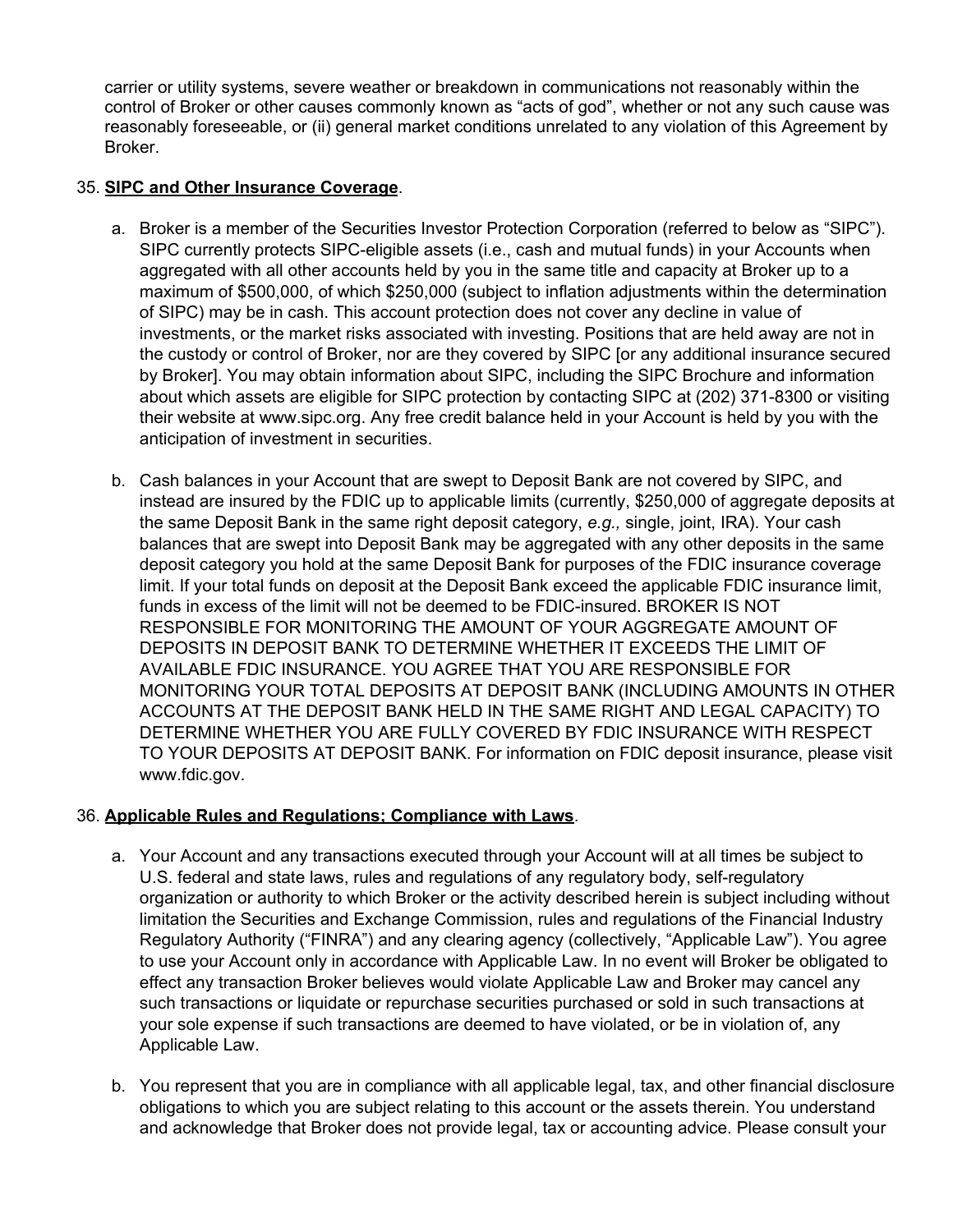own advisors regarding your specific circumstances before engaging in any transaction.

- c. You agrees to notify Broker in writing if any of the following occur: (i) you are, or become during the term of this Agreement, an employee or other "associated person" of a stock exchange, a member firm of an exchange or FINRA, a municipal securities dealer, or broker or any Broker "affiliate;" (ii) if you are, or later become, an "affiliate" or "control person" with respect to any security held in the Account; or (iii) if any transactions in the Account regarding securities whose resale, transfer, delivery, or negotiation must be reported under state or federal laws. If you are, or later become, an "associated person" of a member firm of an exchange or FINRA, you represent that you have obtained consent of the "employer member," and authorize Broker, upon request by an employer member, to transmit copies of confirmations and statements, or the transactional data contained therein, with respect to the Account.
- d. You represent that you will ensure that all transactions in the Account will comply with all applicable laws and regulations, and any insider trading policies that may apply to you as an employee or "affiliate" of the issuer of a security, and understand that any transaction subject to special conditions may be delayed until those conditions are met.
- e. You acknowledge that Broker does not solicit offers to buy or sell securities, or any other product or service, to any person in any jurisdiction where such offer, solicitation, purchase or sale would be unlawful under the laws of such jurisdiction. If you or another individual associated with the Account resides outside the U.S., Broker may at any time in its sole discretion terminate that relationship, or modify your rights to access any or all account features, products or services.
- 37. **Severability.** If any provision of this Agreement is held to be invalid, void or unenforceable by reason of any law or legal process, that determination will not affect the validity of the remaining provisions of this Agreement.
- 38. **Governing Law**. This Agreement will be governed and interpreted by the laws of the State of California without reference to the conflict of laws rules, except as superseded or pre-empted by applicable Federal law.
- 39. **Notices**. All communication to you pursuant to this Agreement shall be sent to the email address set forth during account opening by you unless you designate otherwise in writing. Such communications shall be deemed given when delivered by electronic transmittal and shall be effective immediately upon the date acknowledged by return receipt. Notice may be given to the Broker by visiting [\[www.aspiration.com\]](http://www.aspiration.com/) and logging in to your account. Notice regarding fees is given to the Broker by making changes to the Account Dashboard. Notice regarding other account details, such as bank instructions and address, is given by making changes to the Settings page. Notice is considered received by the Broker at the time changes are made on [\[www.aspiration.com.\]](http://www.aspiration.com/)
- 40. **Termination and Survival**. This Agreement may be terminated with or without cause upon not less than thirty (30) days written notice by either party to the other (unless the parties mutually agree to any shorter period of notice). Such termination will not, however, affect the liabilities or obligations of the parties under this Agreement arising from transactions initiated prior to such termination. Upon termination of this Agreement, Broker is under no obligation to recommend any action with regard to the securities or other assets held in the Account. The following provisions shall survive the termination of this Agreement: sections 3, 5, 16, 21, 27, 33, 38, 39, 43, 46, 47. Broker may terminate this Agreement without notice if you are in breach of this Agreement.
- 41. **Entire Agreement**. This Agreement represents the entire agreement between the Broker and you with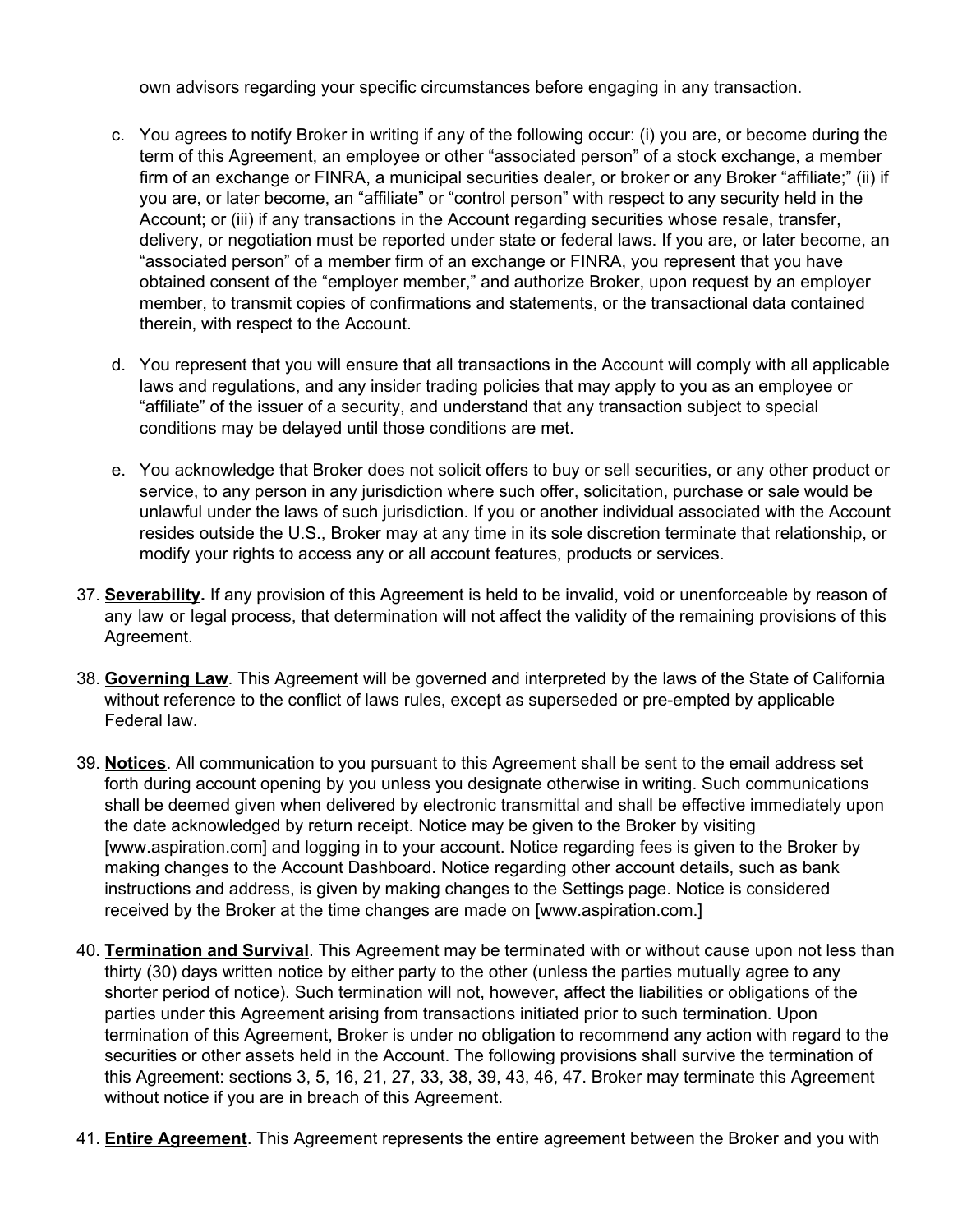respect to the subject matter of this Agreement.

- 42. **Waiver and Modification.** You agree that Broker may change the terms of this Agreement by giving you notice of the new terms. You agree that you and your Account will be bound by the changes through any subsequent use of your Account, or if you do not close your Account, within fifteen (15) calendar days of being notified of the changes. Except as specifically permitted in this Agreement, no provision of this Agreement will be deemed waived, altered, modified or amended unless agreed to in writing by Broker. Broker's failure to insist on strict compliance with this Agreement or any other course of conduct on our part will not be deemed a waiver of Broker's rights under this Agreement.
- 43. **Successors and Assigns.** You agree that this Agreement will, as applicable, be binding upon your heirs, personal representatives, successors, assigns and agents. This Agreement will inure to the benefit of Broker and its successors, assigns and agents. You may not assign your rights and obligations under this Agreement. Any unauthorized assignment will have no legal effect. Broker may assign any of its rights and obligations under this Agreement to any of its affiliates or successors upon written notice.
- 44. **No Third-Party Beneficiaries**. Neither party intends for this Agreement to benefit any third party not expressly named in this Agreement.
- 45. **Waiver and Counterparts.** The waiver by you or Broker of a breach of any provision or condition of this Agreement shall not operate, or be construed, as a waiver of any other breach or an assent to a failure to comply with a condition or provision. This Agreement may be executed in any number of counterparts by you, each of which will constitute an original and all of which, when taken together, will constitute one and the same instrument.
- 46. **Sovereign Immunity or Similar Defense.** If you are entitled to claim sovereign immunity or a similar defense, you hereby waive all immunity (whether on the basis of sovereignty or otherwise) from jurisdiction, attachment (both before and after judgment) and execution to which you might otherwise be entitled in any action or proceeding in the courts of the United States or of any other country or jurisdiction relating in any way to your account and agree that you will not raise, claim or cause to be pleaded any such immunity at or in respect of any such action or proceeding.

### **47. Binding Arbitration.**

- **a. This Agreement contains a predispute arbitration clause. By signing an arbitration agreement, the parties agree as follows:**
	- **1. All parties to this agreement are giving up the right to sue each other in court, including the right to a trial by jury, except as provided by the rules of the arbitration forum in which a claim is filed.**
	- **2. Arbitration awards are generally final and binding; a party's ability to have a court reverse or modify an arbitration award is very limited.**
	- **3. The ability of the parties to obtain documents, witness statements and other discovery is generally more limited in arbitration than in court proceedings.**
	- **4. The arbitrators do not have to explain the reason(s) for their award unless, in an eligible case, a joint request for an explained decision has been submitted by all parties to the panel at least 20 days prior to the first scheduled hearing date.**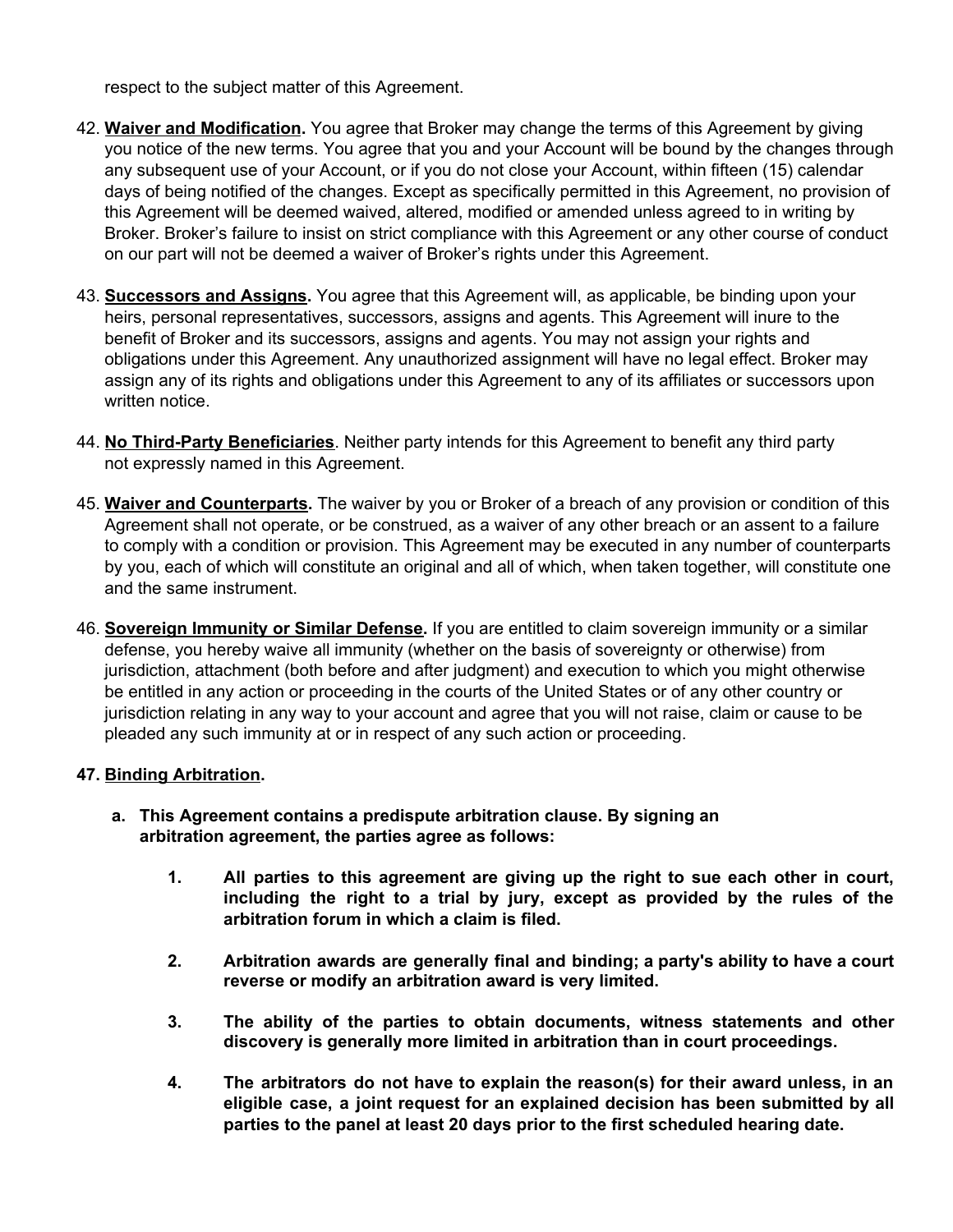- **5. The panel of arbitrators typically includes a minority of arbitrators who were or are affiliated with the securities industry.**
- **6. The rules of some arbitration forums may impose time limits for bringing a claim in arbitration. In some cases, a claim that is ineligible for arbitration may be brought in court.**
- **7. The rules of the arbitration forum in which the claim is filed, and any amendments thereto, shall be incorporated into this agreement.**